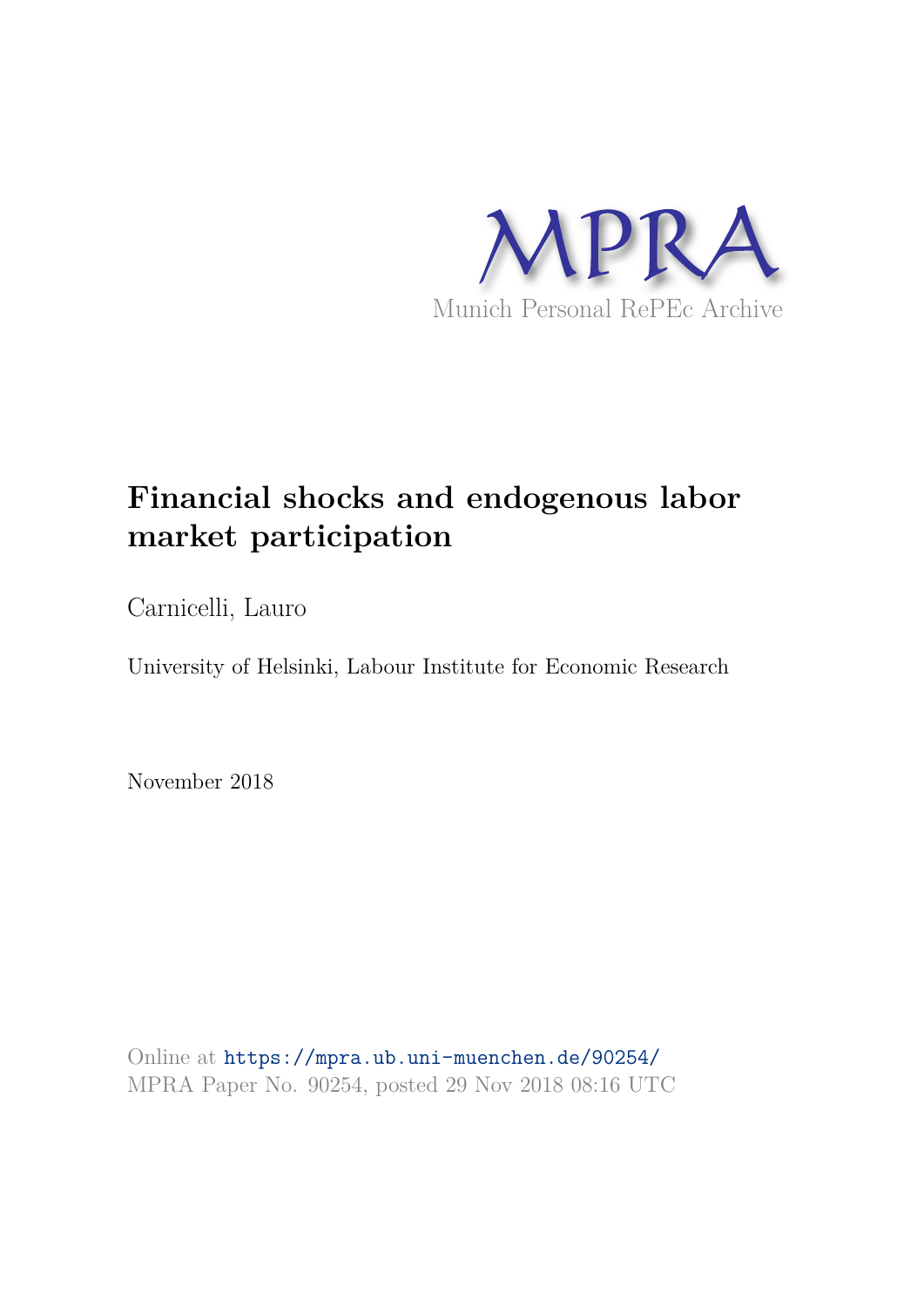# Financial shocks and endogenous labor market participation<sup>∗</sup>

Lauro Carnicelli†

November, 2018

#### Abstract

This article studies the effects of financial shocks on the labor market when participation in the labor force is endogenous. Previous research concerning endogenous participation produced models that generated a counterfactually procyclical unemployment rate and a positively sloped Beveridge curve. This paper shows that collateral constraints alone are not able to produce correlations in line with the data. However, financial shocks, that change the collateral requirements, are responsible for most of the movements on the labor market and generate a countercyclical unemployment and a negatively slopped Beveridge curve.

JEL Codes: E32,E44,J63,J64

Keywords: Endogenous participation, Financial shocks

<sup>\*</sup>I thank Klaus Kultti and Marlène Isoré for their guidance and helpful suggestion. I am also thankful to Antti Ripatti, Niku Määttänen, Juuso Vanhala, Oskari Vähämaa and Natalia Zinovyeva, as well as to participants at the HECER workshops and the Annual Meeting of the Finnish Economic Association for useful comments.

<sup>†</sup>University of Helsinki and Labour Institute for Economic Research. E-mail: lauro.carnicelli@helsinki.fi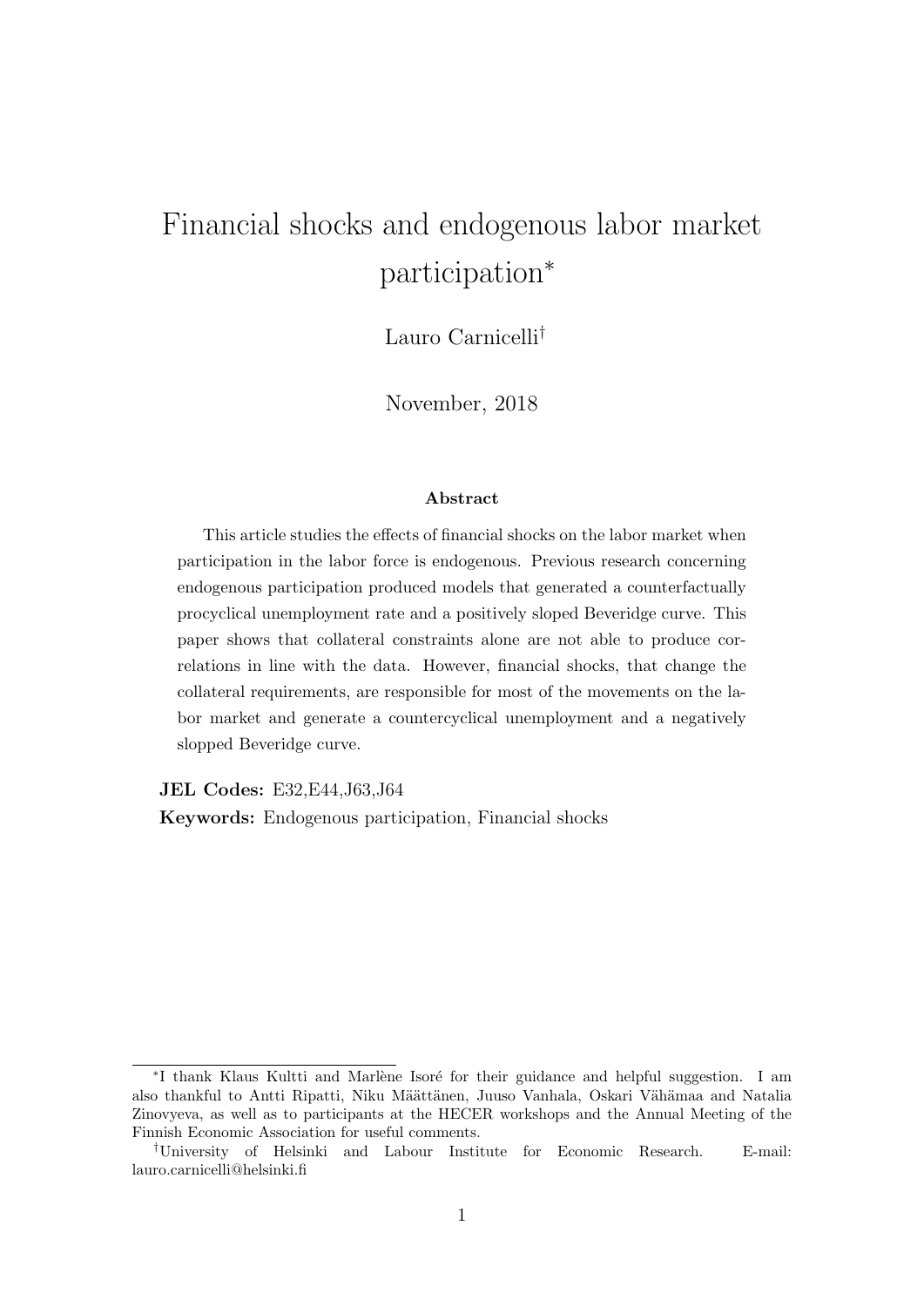### 1 Introduction

The Great recession of 2008 showed the importance of understanding the effects of financial frictions on the economy. A significant drop in the employment rate as well as in GDP was accompanied by a tightening of credit conditions and a delayed decrease in the labor market participation rate. However, the 2008 financial crisis was not an isolated episode. As it can be seen in Figure 1, which shows the detrended<sup>1</sup> GDP, employment, labor force and tightening standards for the US economy, a similar pattern occurred in previous recessions even if on a smaller scale.

The economy and the labor market are not immune to fluctuations in the financial market. From Figure 1 we can see that there is a negative correlation between tightening standards in the financial market, measured as the net percentage of domestic banks tightening standards for commercial and industrial Loans, and the cyclical component of GDP and the employment rate.

According to Figure 2, which shows the cross correlation of GDP with selected labor market variables, the labor force participation rate is procyclical. In addition, the evidence, provided by Elsby et al (2015) [10], shows that up to a third of labor market volatility can be explained by the participation margin. Furthermore, policy makers are increasingly interested in the movements in the labor participation margin (Bernanke(2012) [2], Draghi (2014)[8] and Yellen (2014) [28]).

This article investigates the interaction of labor market participation, financial frictions and the business cycle and aims to understand what the aggregate implications of endogenous labor participation are, amid financial shocks.

The model developed in this article is able to generate moments that are on par with the data. That is, a negatively slopped Baveridge curve, a counter cyclical unemployment rate, a pro cyclical labor force participation rate and less volatile wages. Furthermore, the introduction of the participation margin gives the household and extra instrument to smooth its consumption. As a consequence, the volatility of unemployment and the labor market tightness is reduced. This result gives an extra strength to the Shimer puzzle since models would overestimate the volatility of unemployment when the participation margin is absent.

The following model generates a frictional financial market by adding a collateral constraint, as in Kiyotaki and Moore (1997) [17] and Jermann and Quadrini (2012) [15], to the investment decision of firms. The labor market friction with endogenous participation is similar to the ones in Shimer (2013) [25] and Campolmi and Gnocchi  $(2016)$  [6].

<sup>1</sup>Variables detrended following Hamilton (2017)[14]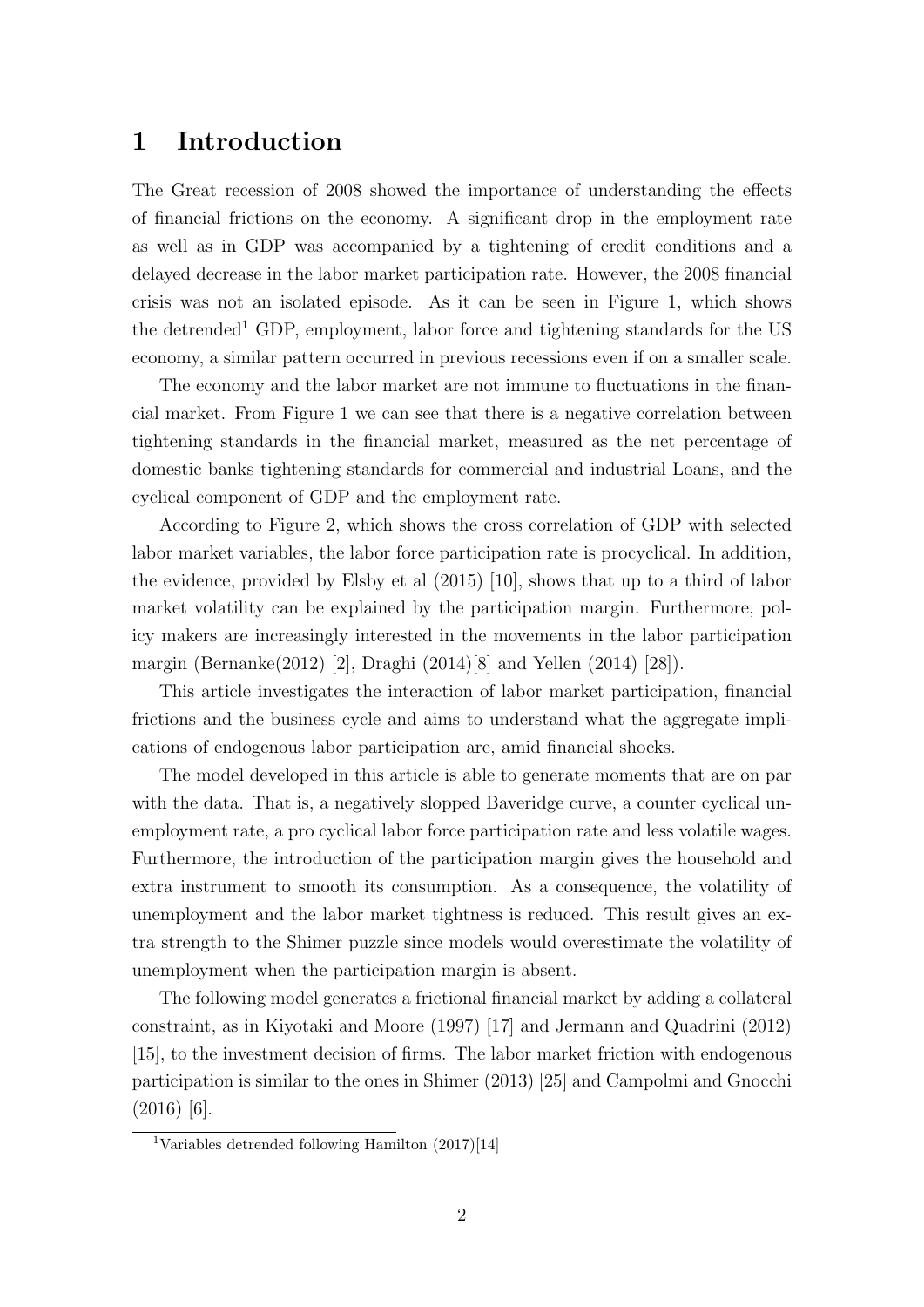



The financial frictions of this model are closely related to the seminal paper of Jermann and Quadrini (2012) [15]. The authors set up a framework where firms are also bind to a collateral constraint. Furthermore, bonds and the payment of dividends are also subject to frictions. They show that when an economy is hit by a negative financial shock, firms need to decrease investments and the number of workers. The work of Garín  $(2015)$  studies the effect of financial shocks on unemployment dynamics when the labor market is subject to search and matching frictions. In addition, Zanetti (2017) studies the interaction of financial and labor market frictions by incorporating a job destruction shock. Epstein et al (2017) [11] also have model with collateral constrains and a labor market with on the job search. This paper aims to improve the literature by adding a participation margin to the collateral constrain and frictional labor market framework.

Table 1 presents the correlation matrix of the detrended variables seen in the US data. The key points of this table are that there is a negative correlation between unemployment and vacancies, the unemployment rate is strongly counter-cyclical, and the labor force participation is pro-cyclical. The Filter suggested by Hamilton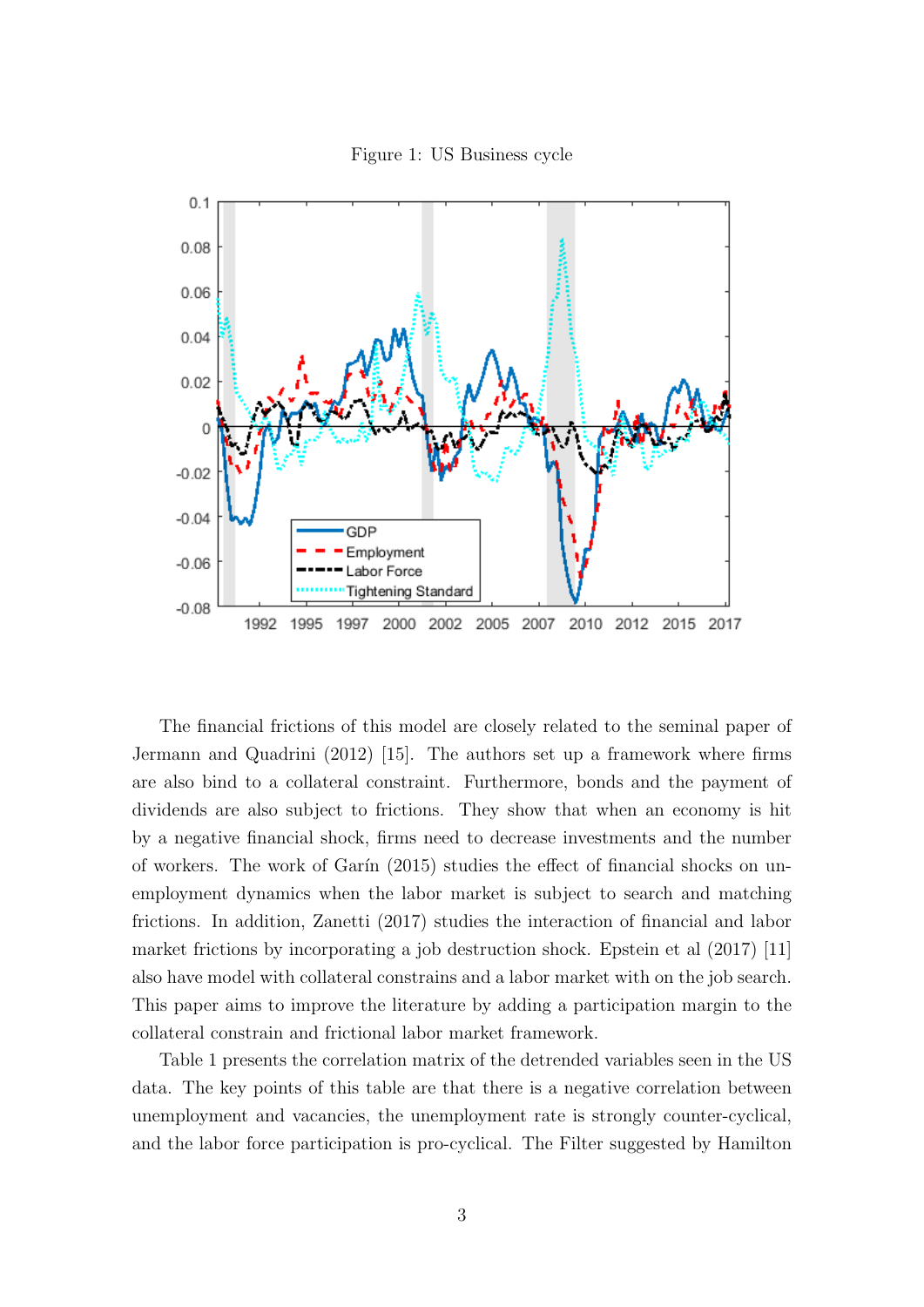|              | Υ | $\mathbf{U}$ | V       | θ       | $\mathbf n$ | W       | <sup>1f</sup> |         |
|--------------|---|--------------|---------|---------|-------------|---------|---------------|---------|
| Υ            |   | $-0.82$      | 0.80    | 0.84    | 0.86        | 0.53    | 0.46          | 0.82    |
| U            |   | $\mathbf{1}$ | $-0.86$ | $-0.96$ | $-0.83$     | $-0.67$ | $-0.32 -0.76$ |         |
| $\mathbf{V}$ |   |              |         | 0.94    | 0.79        | $-0.64$ | 0.38          | 0.70    |
| $\theta$     |   |              |         | 1       | 0.83        | $-0.13$ | 0.36          | 0.67    |
| n            |   |              |         |         | 1           | $-0.15$ | 0.63          | 0.74    |
| W            |   |              |         |         |             | 1       | $-0.58$       | $-0.14$ |
| lf           |   |              |         |         |             |         |               | 0.27    |
|              |   |              |         |         |             |         |               |         |

Table 1: Correlation matrix (Data)

Figure 2: Cross-correlation





One problem of search models with endogenous labor supply is that they produce a positive correlation between unemployment and vacancies (Ravn (2008) [21], Veracierto (2008) [26]). That is, the Beveridge curve is positively sloped. The intuition behind this result is the following, if a firm increases the level of vacancies, because of a positive shock, the job finding probability and the resulting wages will also go up. This in turn increases the benefit of participating in the labor market. As a result, the unemployment goes up.

Several authors tried to overcome this problem. Ebbel (2011) [9] proposes a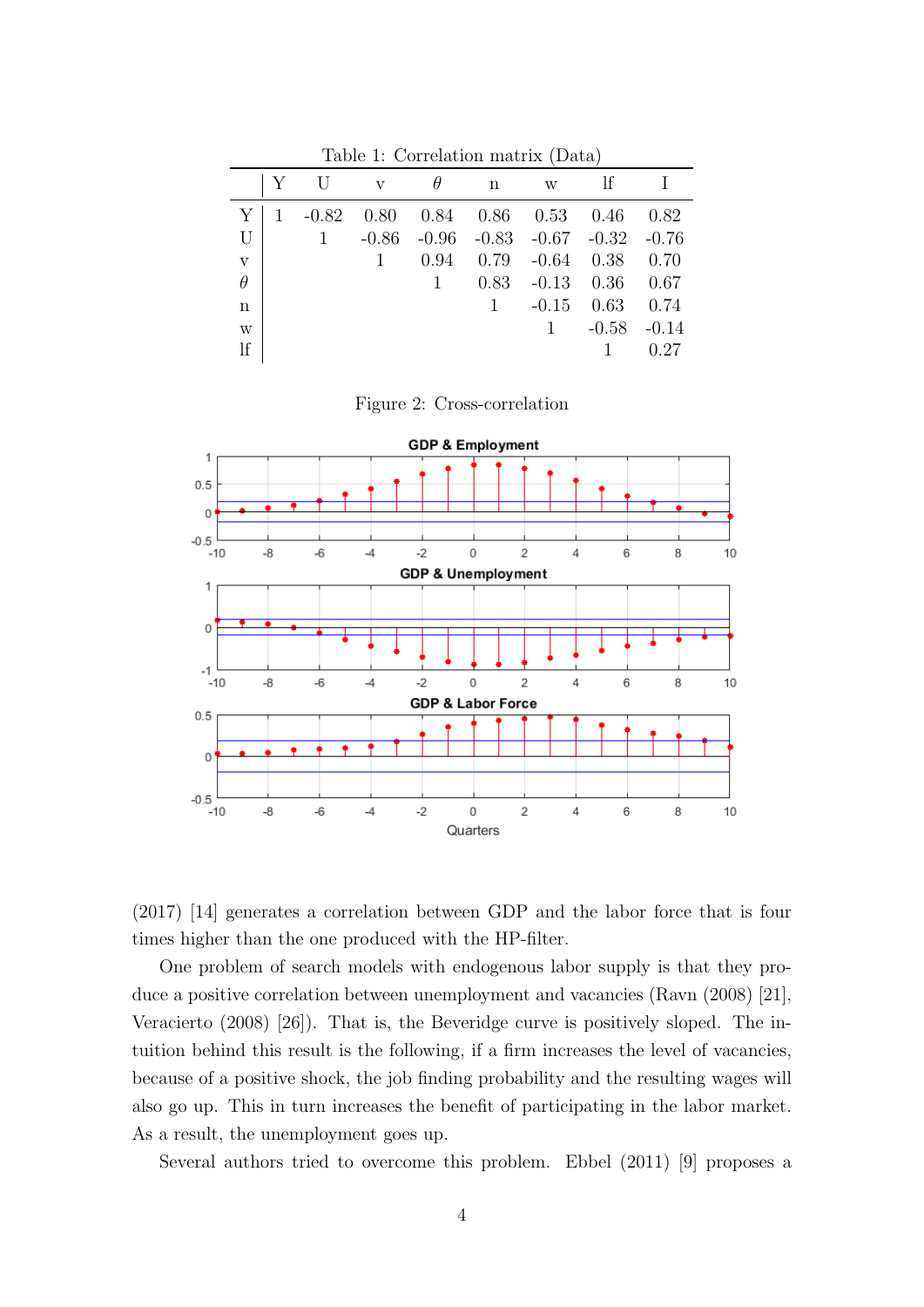new calibration strategy. Another approach is to make wages less volatile to curb the incentives of nonparticipants or job seekers to join or leave the labor market. Shimer (2013) [25] showed that models with endogenous participation are able to produce the expected labor market statistics when wages are rigid. Burda et al (2016) [5] introduced countercyclical payroll taxes, resulting in a decrease in net wage volatility, to generate a negatively slopped Beveridge curve.

The following model is able to tackle all three problems with models with endogenous participation, namely: the negative correlation between unemployment and vacancies; the countercyclicality of unemployment, and the procyclicality of the labor force. The introduction of financial frictions enables the generation of these results. In addition, an unemployment insurance rule that takes into account the unemployed previous history helps bring the moments closer to the data.

Another benefit of the introduction of financial frictions to this kind of modeling is that it is normally capable of generating more volatility in labor market variables (Petrosky-Nadeau (2014) [19]). The following model produces high volatility in unemployment and vacancies. However, the introduction of the participation margin decreases the labor tightness volatility.

Even though the model is able to decrease the volatility of wages, it is still too volatile. For that reason, an extension was made where only a fraction of workers are able to renegotiate their salary each period. This staggered wage bargaining model based on Gertler and Trigari (2009) [13] generates a recovery labor pattern similar to the one seen in the great recession. That is, the GDP recovers faster than the unemployment rate. Afterwards the employment rate goes back to its pre-crisis level and lastly the labor market participation returns to its steady state level. Therefore, the participation rate remains contracted longer than the other labor market variables.

There are also other papers that link financial frictions and employment. Wesselbaum (2016) [27] established a link between financial frictions, by Tobin's Q, and labor market frictions, by the matching efficiency. Boeri et al (2017) [3] integrate the labor search model of DMP with the Holmstrom and Tirole model of demand for liquidity. They show that high leveraged firms tend to experience higher employment losses during a recession. This paper is also related to Buera et al (2015)[4] that created a model with heterogeneous agents and labor and credit market frictions.

The paper is organized as follows: Section 2 presents the model. Section 3 describes the calibration. Section 4 presents the results. Section 5 presents an extension. Section 6 concludes the paper.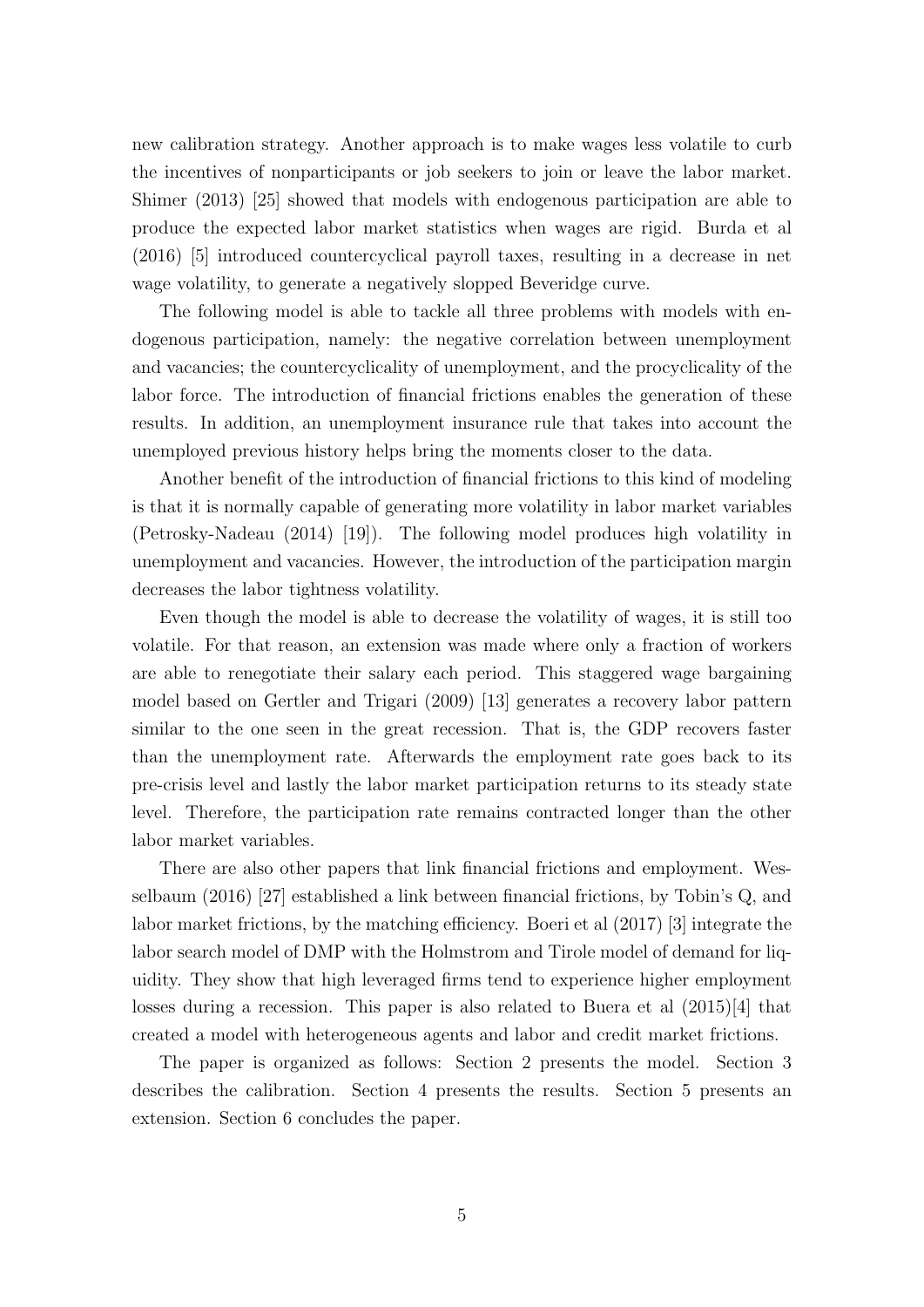### 2 Model

The following model describes an economy with two agents: households and firms. Households work in the market for the firms and produce a home good. Non participants (those not in the labor market) are fully dedicated to home production. On the other hand, participants in the labor market are either employed or looking for employment. The household consumes market and home goods and saves by acquiring firm issued bonds.

Firms use capital and labor in production. Given a timing mismatch, firms need to post vacancies and pay salaries and interests before the income from production is received. For that reason, an intra-period loan is made where capital is used as collateral. Therefore, capital has two functions. It is an input in the production function and it is also used as collateral. A financial shock affects the amount of collateral needed for the intra-period loan. Since capital is used also for production, the financial shock has a direct impact on the firms capacity to post vacancies and pay wages.

Households see the impact of financial shocks on their incentives to participate in the labor market trough wages and the job finding probability. If, for example, a financial shock generates a decrease in employment and wages, then households would have an incentive to leave the labor market. This movement would mechanically decrease the unemployment rate, not because jobs were created, but because there is less people looking for work. Therefore, financial shocks have extra effects on the labor market when participation is endogenous. The following section describes the model in more detail from the perspective of each agent.

#### 2.1 Households

The economy is populated by a representative household family of measure one which is divided into workers, unemployed and those that are outside of the labor market, the non-participants. It is assumed that there is perfect income insurance within the household members. That is, agents within the household share their resources like in Merz (1995) [18] and Andolfatto (1996) [1]. Consumption and a home good, produced by those who are not working, enter the utility function that reads:

$$
U(c, h) = \frac{C_t^{1-\sigma}}{1-\sigma} + \chi \frac{h_t^{1-\nu}}{1-\nu}
$$
 (1)

Following Campolmi and Gnocchi (2016) [6], the home production function has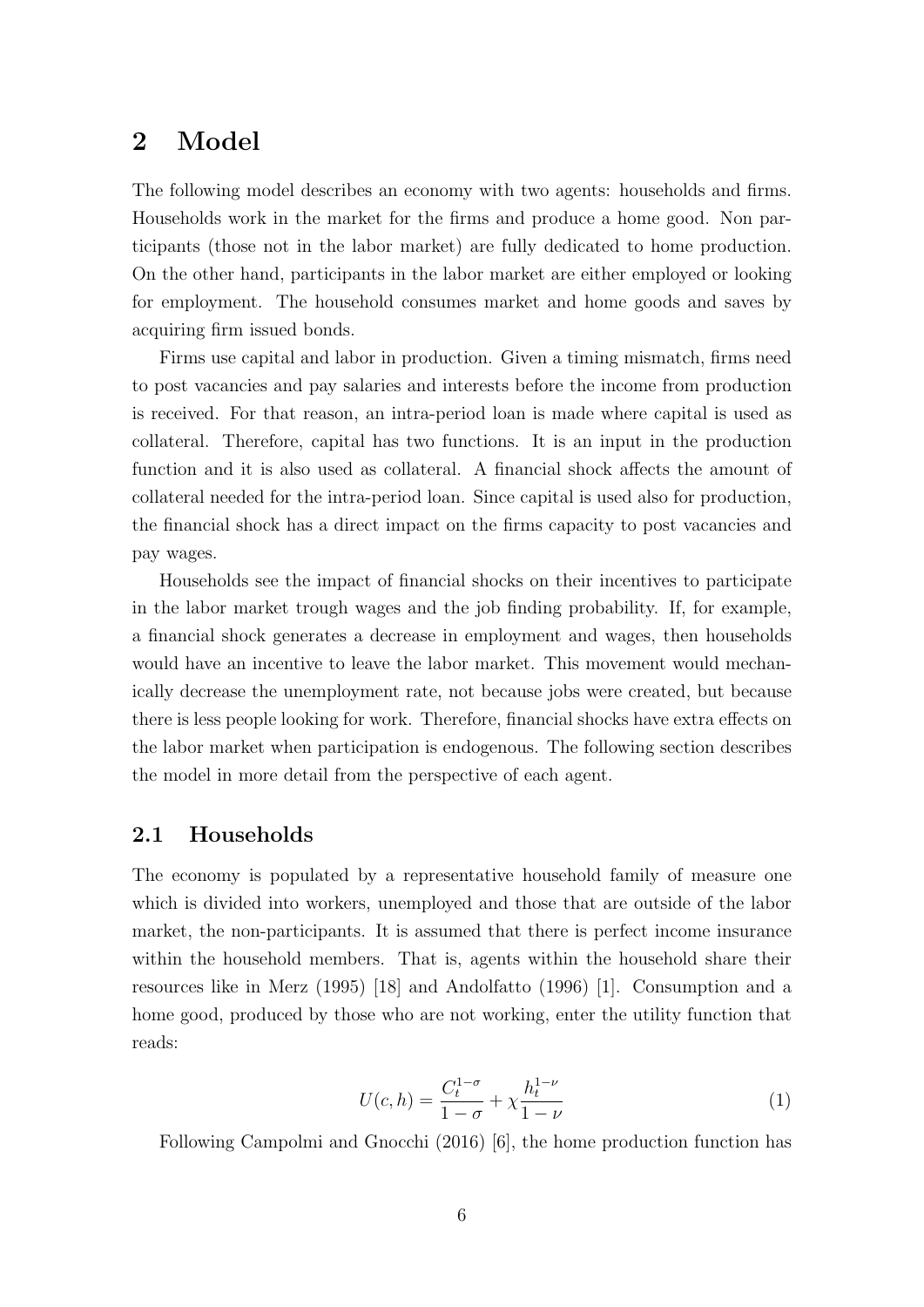the following form.

$$
h_t = (1 - n_t - U_t)^{1 - \alpha_h} \tag{2}
$$

Non-participants dedicate all of their time to home production, while those unemployed spend all their time looking for employment.

The Household save in bonds  $(b_t)$  issued by firms, pay a lump-sum tax  $(T_t)$  and receive income from wages  $(w_t)$ , unemployment insurance  $(UI_t)$  and dividends from the firms  $(d_t)$ .

Therefore, the pooled budget constraint of the household is:

$$
C_t + \frac{b_{t+1}}{1+r_t} \le b_t + w_t n_t + d_t + U I_t - T_t \tag{3}
$$

#### 2.2 Labor Market

At the beginning of each period, the firm chooses the amount of job vacancies posted  $(v_t)$ . Then, the household chooses the measure,  $S_t$ , of agents that are going to search for a job. Given,  $v_t$  and  $S_t$ , a measure  $m(v_t, S_t)$  of labor relations are formed. The matching technology, originated from Den Haan et al (2000) [7], has the desired properties that matching probabilities lie in the unit interval and has the following form

$$
m(v_t, S_t) = \frac{v_t S_t}{(v_t^{\gamma} + S_t^{\gamma})^{1/\gamma}}
$$
\n
$$
\tag{4}
$$

The labor market tightness is  $\theta_t = \frac{v_t}{S_t}$  $\frac{v_t}{S_t}$ . Hence, the job finding rate is  $p(\theta_t) =$  $m(v_t,S_t)$  $\frac{v_t, S_t}{S_t}$  and the job filling rate is  $q(\theta_t) = \frac{m(v_t, s_t)}{v_t}$ . At the end of each period the mass of, end of period, unemployed agents is  $u_t = (1 - p(\theta_t))S_t$  and the unemployment rate is:

$$
U_t = \frac{u_t}{n_t + u_t} \tag{5}
$$

The timing of the events goes as follows. At the end of each quarter, an exogenous proportion,  $\delta_n$ , of workers get separated from their jobs. In the following period, after  $s_t$  and  $v_t$  are chosen, a measure  $m(v_t, s_t)$  of labor relations are created. Once a match is made, it becomes active in the same period. This is not a strong hypothesis since a period corresponds to a quarter. Therefore, the employment rate evolves according to the following law of motion

$$
n_t = (1 - \delta_n) n_{t-1} + m(v_t, s_t)
$$
\n(6)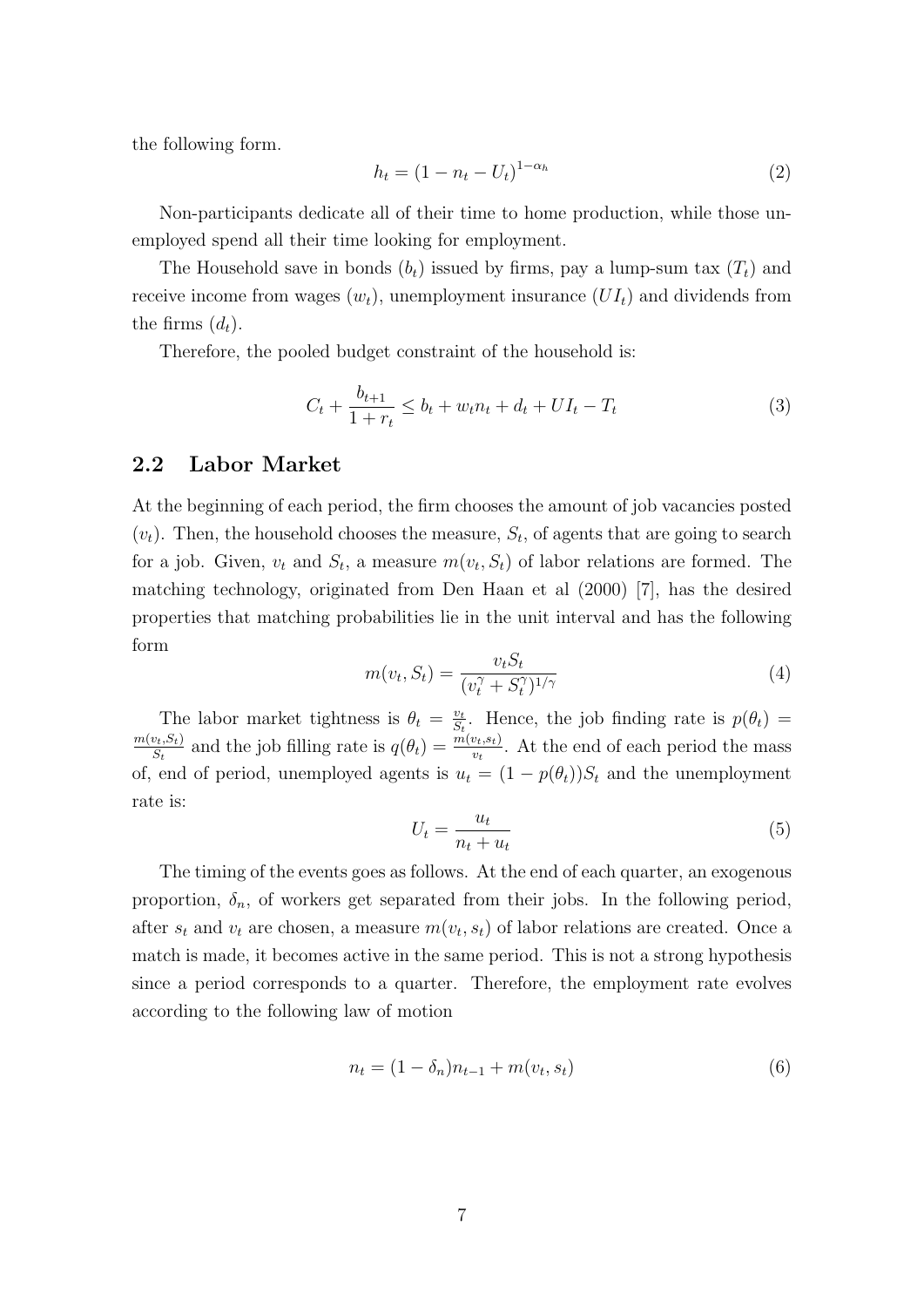#### 2.3 Unemployment insurance

There is unemployment insurance in the economy. The unemployed are entitled to the benefit  $\bar{w}$  for as long as they are unemployed. However, only those looking for a job that lost their employment contract can receive the unemployment benefit. That is, job seekers originated from outside the labor force are not entitled to receive it. This distinction is necessary because, if all job seekers were entitled to the benefit, those outside of the labor market would have an extra and unrealistic incentive to search for a job. There is no informational problem in the economy. Policy makers are able to verify perfectly who is unemployed. Hence, the government's total expenditure in unemployment insurance is

$$
UI_t = \sum_{i=0}^{\infty} \prod_{j=1}^{i} (1 - p(\theta_{t-j})) \delta_n n_{t-i} \bar{w}
$$

By this formula, it is required to keep track of the level of employment and the job finding rate from  $t = 0$  to  $t = -\infty$ . In order to make the model more tractable and remembering that the importance of past employment levels on the total amount of unemployment insurance decreases exponentially, a simplifying assumption is made. All employment rates and job finding probabilities from before  $t-1$  are assumed to have its steady state value. That is,  $p(\theta_{t-j}) = p(\theta)$  and  $n_{t-j} = n$  for  $j \geq 2$ . Where  $p(\theta)$  and n are the respective steady state values. The formula becomes

$$
UI_t = \bar{w}\delta_n(1 - p(\theta_t))\left(n_{t-1} + \frac{(1 - p(\theta))n}{p(\theta)}\right)
$$
\n
$$
(7)
$$

#### 2.4 Problem of the Household

Given the above, the household solves the following problem:

$$
H(n_{t-1}, b_t) = \max_{C_t, S_t, b_{t+1}, n_t} U(C_t, h_t) + \beta E_t [H(n_t, b_{t+1})]
$$
  

$$
C_t + \frac{b_{t+1}}{1+r} \le b_t + w_t n_t + d_t + U I_t - T_t
$$
  

$$
n_t = (1 - \delta_n) n_{t-1} + p(\theta) S_t
$$
 (8)

Which delivers the following optimality conditions<sup>2</sup>

$$
U_{C_t} = \beta (1 + r_t) \mathbf{E}_t \left[ U_{C_{t+1}} \right] \tag{9}
$$

<sup>2</sup>Detailed derivations and FOCs are in the appendix.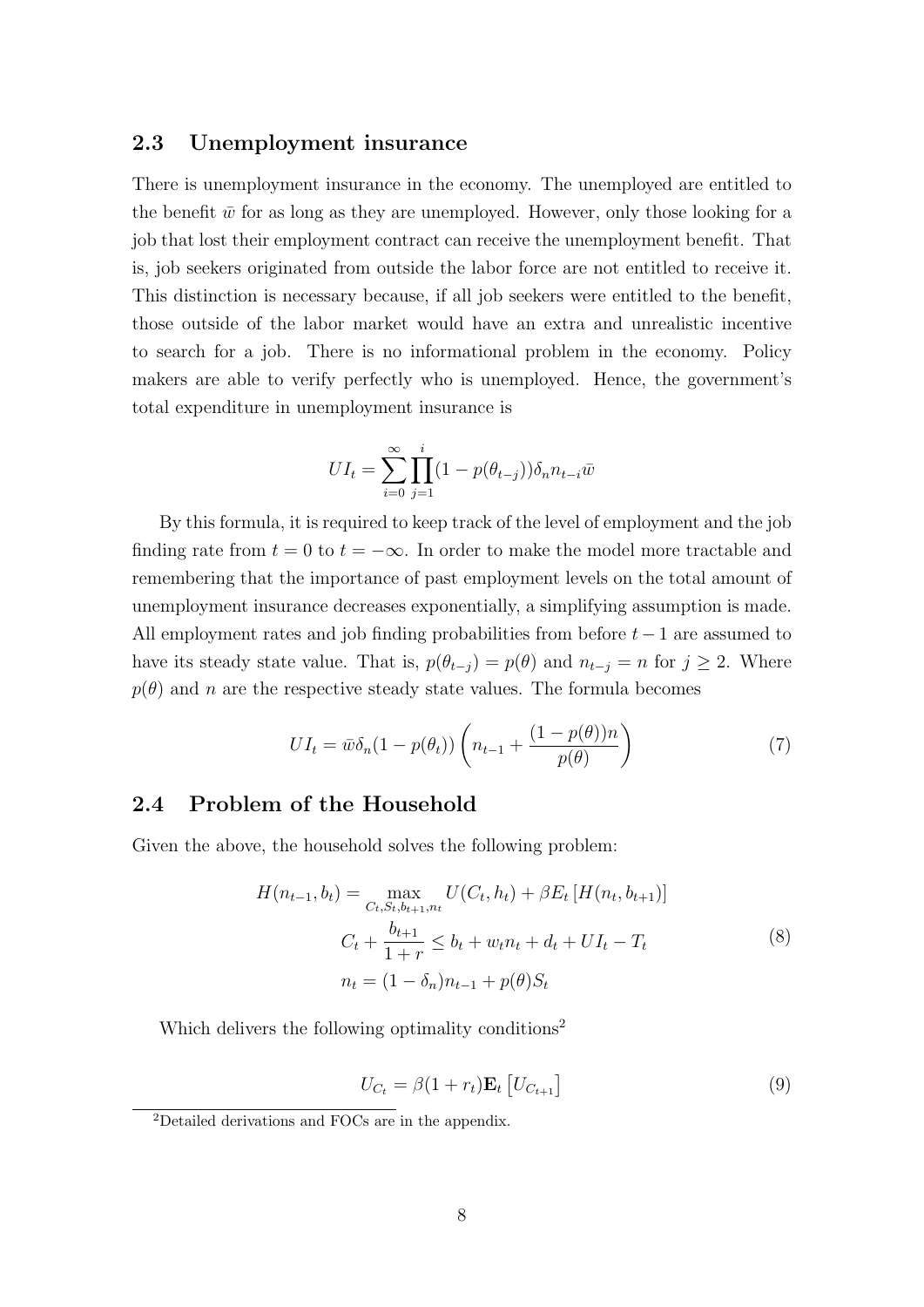$$
\frac{U_{h_{n_t}}}{P(\theta_t)} = w_t U_{C_t} + \beta \mathbf{E}_t \left[ (1 - P(\theta_{t+1})) U_{C_{t+1}} \left( \frac{(1 - \delta_n)}{P(\theta_{t+1})} U_{h_{n_{t+1}}} + \bar{w} \delta_n \right) \right]
$$
(10)

Equation 9 is the standard Euller equation. Equation 10 is the optimality condition for labor decisions. The cost of searching for a job, in the LHS, is equal to the marginal benefit of the job plus its continuation value. From this equation it is possible to verify the distortion caused by the labor market friction. If we assume that the job finding probability is one, making the labor market perfect, we would have that  $w_t = \frac{U_{h_{n_t}}}{U_{C_t}}$  $\frac{U_{n_{n_t}}}{U_{C_t}}$ . Since there is no disutility from working in the model, the equilibrium wage would be the marginal rate of substitution between the market and home good. Deviations from this price indicate the magnitude of the market imperfection.

### 2.5 Firms

There is a measure one of firms that maximize the stream of dividends  $d_t$  subject to the following budget constraint

$$
F(a_t, k_t, n_t) + \frac{b_{t+1}}{R_t} + (1 - \delta_k)k_t = \varphi(d_t) + w_t n_t + k_{t+1} + g_t v_t + b_t
$$

where  $F(a_t, k_t, n_t)$  is the production function,  $b_t$  is the firms' debt issued to households,  $R_t = 1 + (1 - \tau)r_t$  is the effective gross interest rate,  $i_t = k_{t+1} - (1 - \delta_k)k_t$ is investment,  $v_t$  is the number of job vacancy postings and  $g_t = \Gamma$  is the cost of posting a job vacancy. Since there are no idiosyncratic shocks in the model, there is no reason for a firm to act differently from another one. Therefore, they are treated as one representative firm.

Following Jermann and Quadrini (2012) [15] I assume that the firm's payout costs are quadratic.

$$
\varphi(d_t) = d_t + \kappa \left(d_t - \bar{d}\right)^2 \tag{11}
$$

Where  $\bar{d}$  is the steady state value for dividend payout. This quadratic cost can be justified by the firm shareholders' preferences for a smooth distribution of dividends throughout time. Garín  $(2015)$  [12] instead of distributing dividends to households, opted to make risk averse capitalists own the firms. In this way there is no need for quadratic costs. Both modeling choices deliver the similar mechanics.

Since firms receive revenues after production takes place (but within the same period) they need to make an intra-period loan,  $l_t$ , to finance working capital. That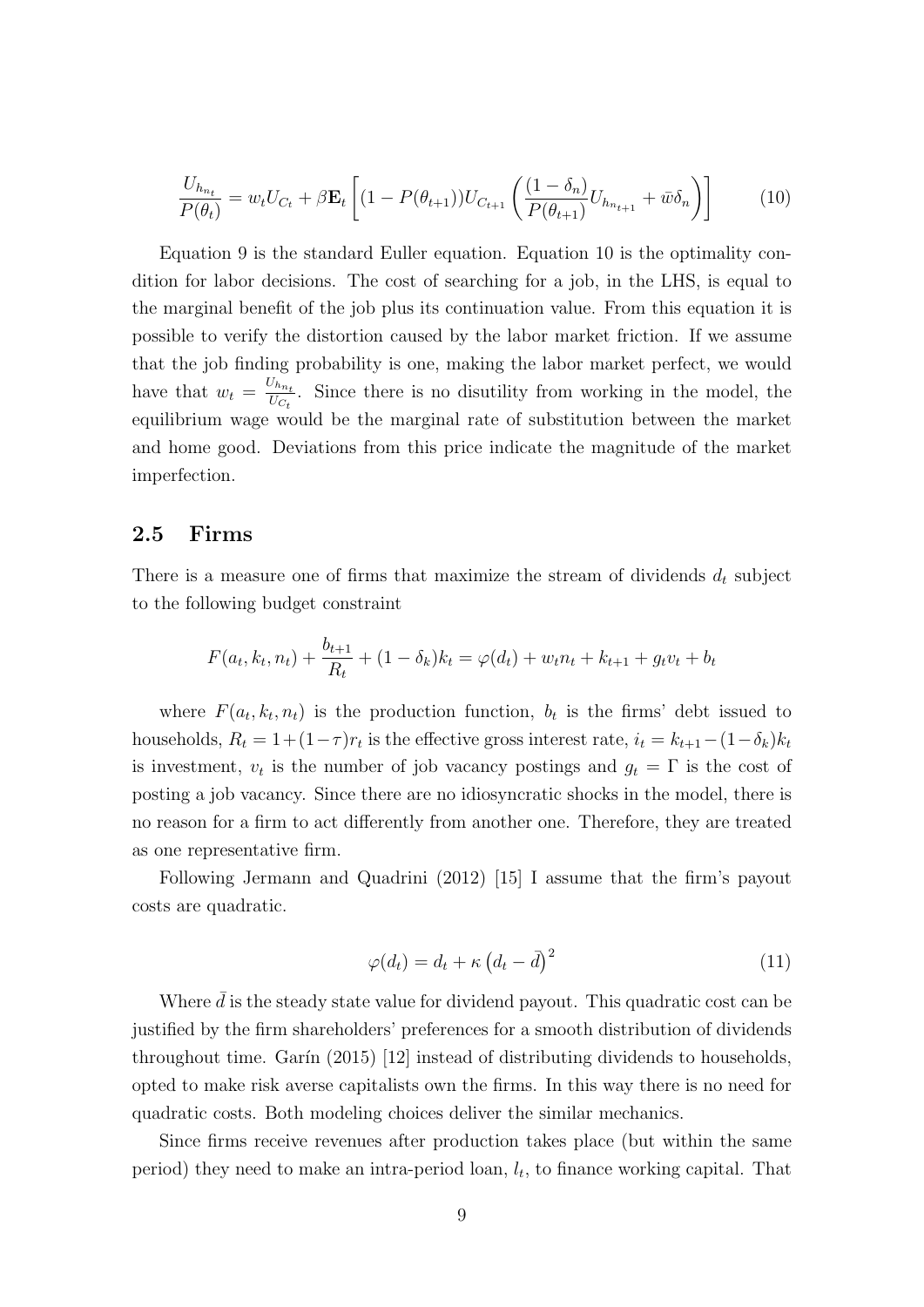is used to pay wages, vacancy costs, new capital investments and to refinance their debt.

$$
l_t = \varphi(d_t) + w_t n_t + k_{t+1} - (1 - \delta_k) k_t + g_t v_t + b_t - \frac{b_{t+1}}{R_t} = F(a_t, k_t, n_t)
$$

Firms can choose to default the intra-period loan. If this happens, the firms collateral, capital  $(k_t)$ , gets confiscated. However, there is a possibility,  $\xi_t$ , that the collateral has no worth, in case of defaulting  $l_t$ , the firms are subject to an enforcement constraint.

$$
\xi_t \left( k_{t+1} - \frac{b_{t+1}}{1+r} \right) \ge l_t \tag{12}
$$

Where  $\xi_t$  is the probability that the collateral has value and the financier can use the collateral. Jermann and Quadrini [15] showed that, if firms are bounded to this collateral constraint, it is optimal to always make the intra-period loan repayment. Using the definition of  $l_t$  and replacing in the budget constraint, assuming  $\tau = 0$  for expositional clarity, we have

$$
\xi_t ((1 - \delta_k)k_t - w_t n_t - b_t - \varphi(d_t) - g_t v_t) \ge (1 - \xi_t) F(a_t, k_t, n_t)
$$
(13)

If the economy is hit by a negative TFP shock (reduction in  $a_t$ ), then the output, ceteris paribus, would shrink relaxing the collateral constraint. This would allow the firm to increase the number of workers or the amount of dividends paid. On the other hand, if there is a decrease in  $\xi_t$ , the collateral constraint becomes more stringent and the firms would need to decrease the amount of vacancies posted or dividends paid.

#### 2.6 Problem of the firm

Given the above description of the production sector, firms have the following problem.

$$
V(n_{t-1}, b_t, k_t) = \max_{d_t, v_t, k_{t+1}, b_{t+1}, n_t} d_t + \mathbf{E} \left[ \beta_{t,t+1} V(n_t, b_{t+1}, k_{t+1}) \right]
$$
  
\n
$$
\varphi(d_t) + w_t n_t + k_{t+1} - (1 - \delta_k) k_t + g_t v_t + b_t \le \frac{b_{t+1}}{R_t} + F(a_t, k_t, n_t) \quad (\lambda_1)
$$
  
\n
$$
n_t = (1 - \delta_n) n_{t-1} + q(\theta_t) v_t \quad (\lambda_2)
$$
  
\n
$$
\xi_t \left( k_{t+1} - \frac{b_{t+1}}{1+r} \right) \ge F(a_t, k_t, n_t) \quad (\mu)
$$
  
\n(14)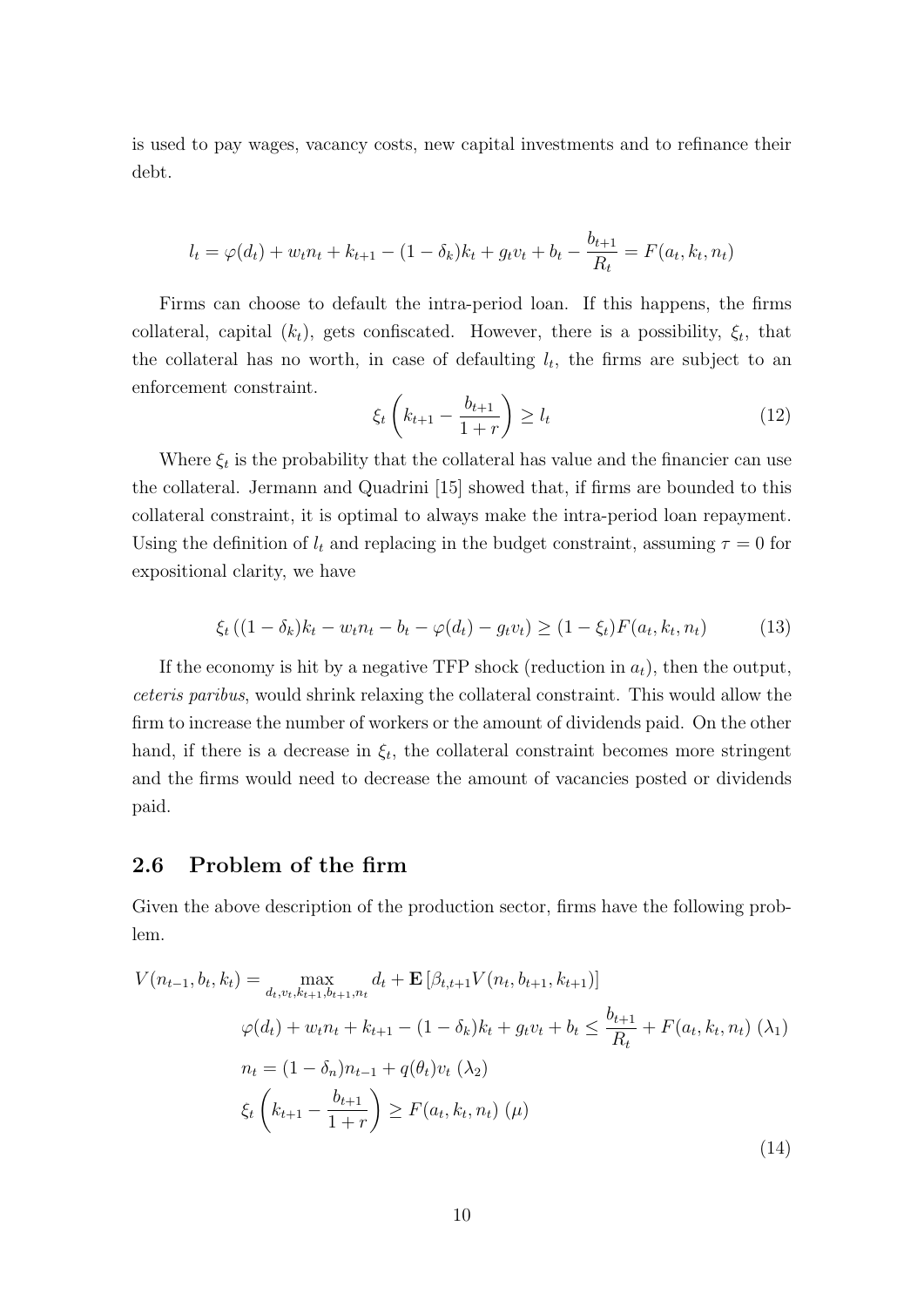where  $\lambda_1$ ,  $\lambda_2$  and  $\mu$  are the Lagrange multipliers. The optimality conditions of this problem are<sup>3</sup>

$$
\mathbf{E}_{t}\left[\beta_{t,t+1}\left(\frac{((1-\delta_{k})+F_{k_{t+1}})}{\varphi_{d}(d_{t+1})}-\mu_{t+1}F_{k_{t+1}}\right)\right]+\xi_{t}\mu_{t}=\frac{1}{\varphi_{d}(d_{t})}
$$
(15)

$$
\mathbf{E}_{t}\left[\beta_{t,t+1}\frac{(1-\delta_{n})g_{t+1}}{\varphi_{d}(d_{t+1})q(\theta_{t+1})}\right] + \frac{[F_{n_{t}}-w_{t}]}{\varphi_{d}(d_{t})} - \frac{g_{t}}{\varphi_{d}(d_{t})q(\theta_{t})} = \mu_{t}F_{n_{t}}
$$
(16)

$$
\frac{\xi_t \mu_t R_t \varphi_d(d_t)}{1 + r_t} + \mathbf{E}_t \left[ \beta_{t,t+1} \frac{\varphi_d(d_t) R_t}{\varphi_d(d_{t+1})} \right] = 1 \tag{17}
$$

Equation 15 presents the firm's optimality condition with respect to capital. It is possible to see two sources of frictions. The marginal dividend payout cost  $\varphi_d(d_t)$  and collateral constraint measured by the Lagrange multiplier  $\mu$ . If none of these frictions were present, that is,  $\varphi_d(d_t) = 1$  and  $\mu = 0$ , in the steady state we would have that  $F_k = \frac{1}{\beta} + \delta_k = r + \delta_k$ . The model would deliver the optimal amount of capital. Since  $\varphi_d(d_t) \neq 1$  outside the steady state, if we assume that  $\varphi_d(d_t) \geq \varphi_d(d_{t+1})$  the resulting marginal product of capital would be higher than the optimal one. That is, there would be less capital in the economy. However,  $\mu$ has the opposite effect on the economy. There would be more capital in equilibrium.

Equation 16 presents the firm's optimality condition with respect to labor. There are three sources of frictions, two financial and one from the labor market. If no frictions were present, the conditions would become  $F_{n_t} = w_t$ . If there were no search frictions,  $g_t = 0$ , the condition would be  $F_{n_t} = \frac{\varphi_d(d_t)w_t}{1 - u_t}$  $\frac{d(a_t)w_t}{1-\mu_t}$ . Both of these frictions increase the cost of the firm and, therefore, the labor demand is smaller than optimal.

#### 2.7 Wage determination

The equilibrium wage is determined by Nash bargaining. When a match occurs, the newly hired employee and the employer split the surplus of the match. For the worker, the outside option is to become unemployed and for the firm the outside option is to lose the match and have to wait another period to fill the vacancy.

The marginal surplus of working for the household is

$$
\frac{H_t^E}{U_c} = w_t - \frac{U_{h_n}}{U_c} + \mathbf{E}_t \left[ \frac{\beta}{U_c} \left( (1 - \delta_n (1 - p(\theta_{t+1})) H_{t+1}^E + \delta_n (1 - p(\theta_{t+1})) H_{t+1}^U \right) \right] (18)
$$

The marginal surplus of losing a job and becoming unemployed for the household

<sup>3</sup>Detailed derivations are in the appendix.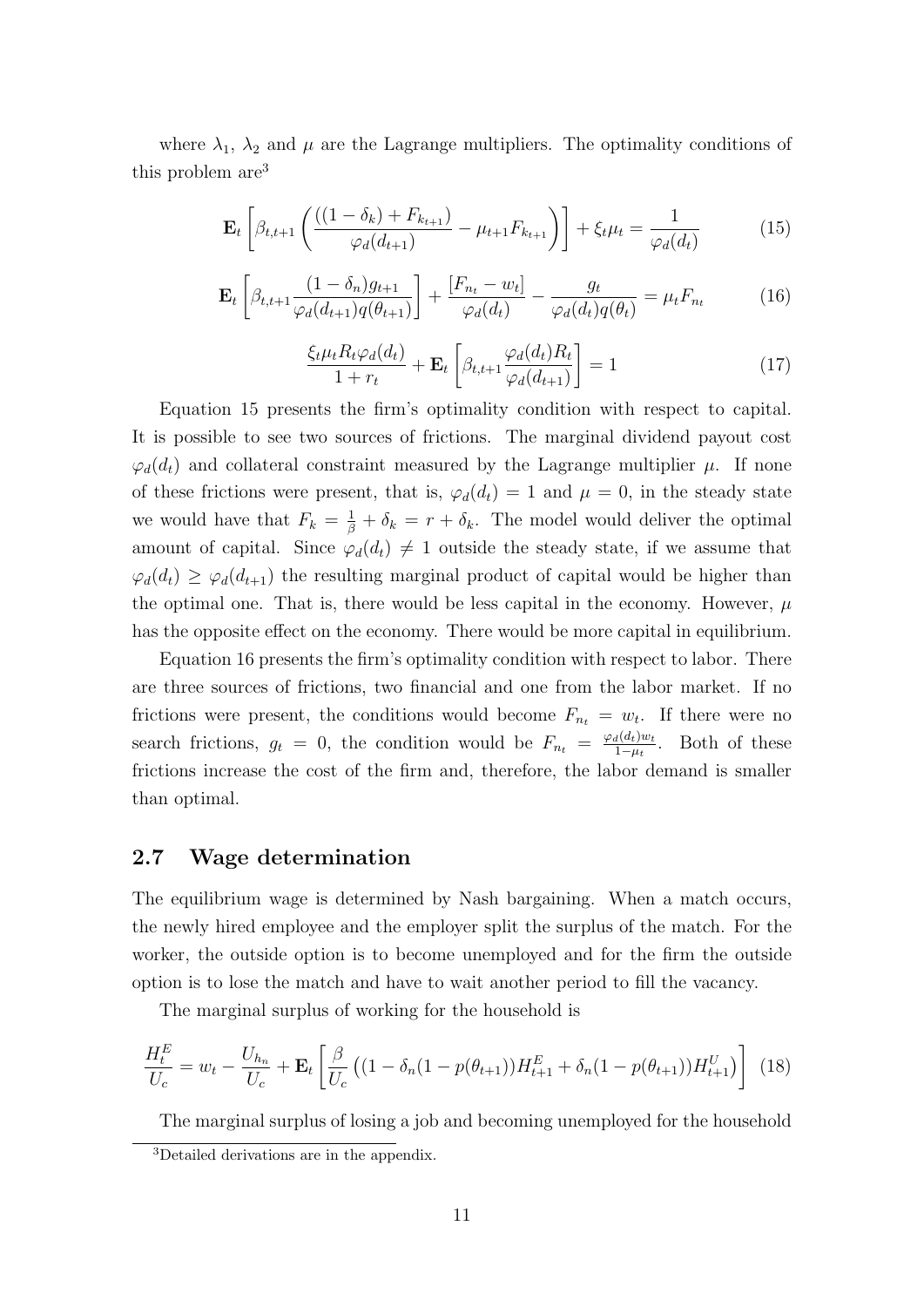$$
\frac{H_t^U}{U_c} = \bar{w} - \frac{U_{h_n}}{U_c} + \mathbf{E}_t \left[ \frac{\beta}{U_c} \left( p(\theta_{t+1}) H_{t+1}^E + (1 - p(\theta_{t+1})) H_{t+1}^U \right) \right]
$$
(19)

The marginal surplus of an additional worker for the firm is

$$
\frac{\partial V_t}{\partial n_t}|_{v=v_t} = V_t^j = \frac{F_{n_t} - w_t}{\varphi_d(d_t)} - \mu_t F_{n_t} + \mathbf{E}_t \left[ \beta_{t,t+1}((1 - \delta_n)V_{t+1}^j + \delta_n V_{t+1}^v) \right] \tag{20}
$$

Given the free entry condition we have that the value of an additional vacancy for the firm is zero. Therefore,

$$
V_t^j = \frac{g_t}{\varphi_d(d_t)q(\theta_t)}\tag{21}
$$

Since wages are determined by Nash bargaining, the agreed wage rate is the one where a fraction  $\eta$  of the overall match surplus is allocated to the worker and a fraction  $(1-\eta)$  to the firms. Therefore, its possible to derive the following solution<sup>4</sup>

$$
(1 - \eta) \left[ \frac{H_t^E - H_t^U}{U_c} \right] = \eta \varphi_d(d_t) V_t^j \tag{22}
$$

Using 18,19, 21 and 22 it is possible determine the wage equation that has the following form.

$$
w_t = \eta (1 - \mu_t \varphi_d(d_t)) F_{n_t} + (1 - \eta) \bar{w} +
$$
  

$$
\mathbf{E}_t \left[ \beta_{t, t+1} \eta \left( \frac{\varphi_d(d_t)}{\varphi_d(d_{t+1})} - (1 - p(\theta_{t+1})) \right) (1 - \delta_n) \frac{g_{t+1}}{q(\theta_{t+1})} \right]
$$
(23)

The resulting bargaining outcome in Equation 23 shows that shocks have non trivial effects on the equilibrium wage. A negative TFP shock will decrease the marginal product of labor  $(F_{n_t})$ . However, as shown in Equation 13 the same shock relaxes the collateral constraint and diminishes  $\mu_t$ . Therefore, it is unclear how a negative TFP shock affects wages.

The friction deriving from the dividend costs also play a role on wages. The higher the friction, smaller the equilibrium wage will be. However, there is also a dynamic effect. If firms expect the friction to increase, that is  $\varphi_d(d_{t+1}) > \varphi_d(d_t)$ , then wages will go down.

is

<sup>4</sup>Detailed derivations are in the appendix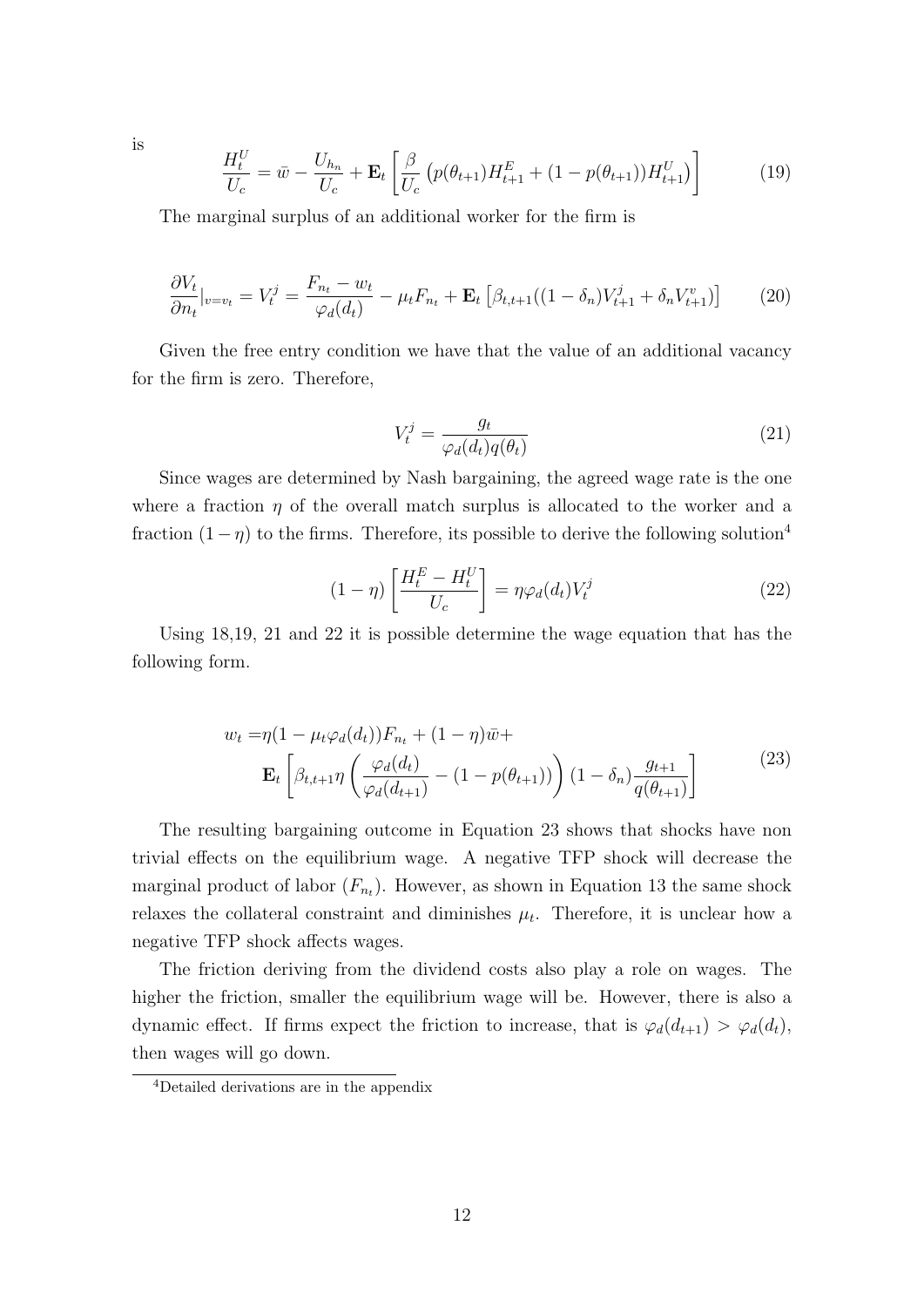#### 2.8 Government

The government collects a lump-sum tax  $T_t$  in order to finance the subsidies to the firms borrowing, the unemployment insurance and its own expenses  $(G)$ . Therefore, the government budget constraint is

$$
T_t = b_{t+1}/R_t - b_{t+1}/(1+r_t) + G + UI_t \tag{24}
$$

 $\Box$ 

#### 2.9 Equilibrium

The equilibrium can be defined by the equations 9, 10 12, 15, 16, 17, 23, and the households, firms and government budget constraint.

Is good to notice that given the financial frictions, the collateral constraint is always binding in the steady state.

Proposition 1. The collateral constraint is binding in the non-stochastic steady state.

*Proof.* Suppose not, that is  $\mu = 0$ . Then, Equation 17 reads

$$
\beta R=1
$$

and from Equation 9 we have

 $\beta(1+r) = 1$ 

Therefore,  $R = (1+r) \iff \tau = 0$ 

### 3 Calibration

Table 2 shows the values used in the calibration of the model. Most values like the households' risk aversion and the discount factor are standard in the literature. The parameters concerning home production  $\nu$  and  $\alpha_h$  come from Campolmi and Gnocchi (2016) [6]. The utility from home production  $\chi$  was set so that 30% of households would be non-participants. The steady state level of the lender recovery probability,  $\xi$ , was set so that the ratio between bonds and GDP would be 2.3. The dividend deviation cost  $\kappa$  and the matrix A comes from the recalibration done by Pfeifer (2016) [20]. The government parameters G and  $\tau$  are from Jermann and Quadrini (2012) [15]. The labor market parameters were set to match the steady state level of unemployment of 6% and the labor market tightness of 0.8. The labor separation rate and depreciation of capital are also standard. The first column of Table 3 shows the steady state values of the model.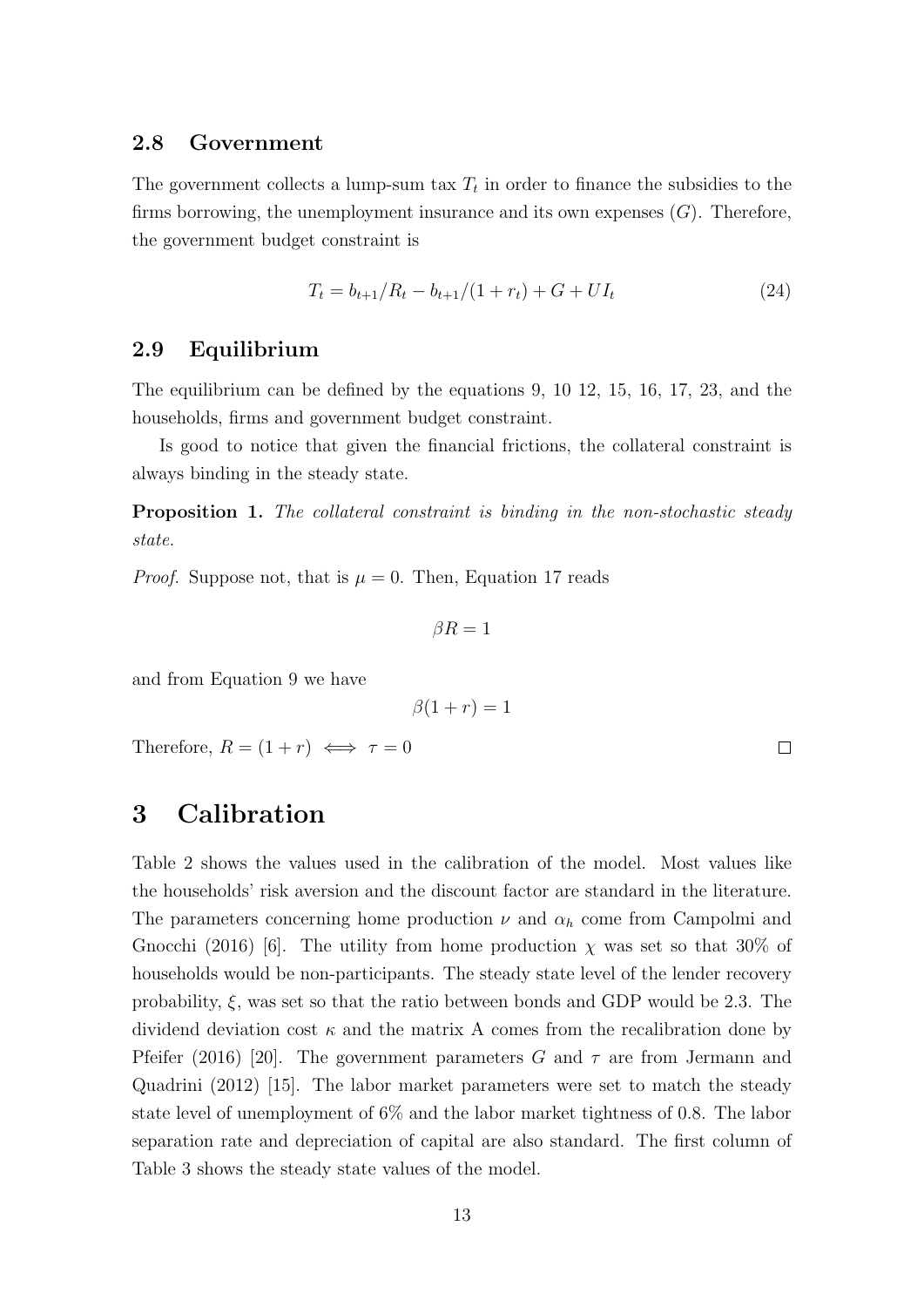| Symbol     | rable 2. Calibration values<br>Description     | Value                                 |
|------------|------------------------------------------------|---------------------------------------|
| $\sigma$   | Risk aversion                                  | $\overline{2}$                        |
| $\nu$      | Labor utility curvature parameter              | 5                                     |
| $\chi$     | Preference for home over market goods          | 0.06                                  |
| $\bar{w}$  | replacement rate of the unemployment insurance | 0.5                                   |
| $\alpha$   | Marginal return to labor                       | 1/3                                   |
| $\alpha_h$ | Marginal return to labor in home good          | 1/3                                   |
| В          | Discount factor                                | 0.9926                                |
| $\kappa$   | dividend deviation cost                        | 0.08                                  |
| $\eta$     | Worker's bargaining power                      | 0.5                                   |
|            | Matching function efficiency                   | $\overline{2}$                        |
| ξ          | Lender recovery probability                    | 0.115                                 |
| G          | Government purchases                           | 0.66                                  |
| $\tau$     | Tax                                            | 0.35                                  |
|            | Vacancy posting cost                           | 1.15                                  |
| $\delta_n$ | Labor separation rate                          | 0.1                                   |
| $\delta_k$ | Capital depreciation                           | 0.025                                 |
| A          | Matrix for the shocks process                  | $0.9736 - 0.0287$<br>0.1509<br>0.9363 |

Table 2: Calibration values

The Financial efficiency  $(\xi_t)$  and productivity  $(a_t)$  variables follow the same structure as in Jermann and Quadrini(2012) [15]. That is

$$
\begin{pmatrix} \hat{a}_t \\ \hat{\xi}_t \end{pmatrix} = A \begin{pmatrix} \hat{a}_{t-1} \\ \hat{\xi}_{t-1} \end{pmatrix} + \begin{pmatrix} \varepsilon_{a_t} \\ \varepsilon_{\xi_t} \end{pmatrix}
$$
(25)

Table 3 shows the steady state values achieved with the described calibration. It is worth noting that the steady state in the two other versions of the model, with exogenous labor participation and staggered wages, are identical to the one in the full model.

### 4 Results

Table 4 shows the relative business cycles standard deviations based on the US data (described in the appendix), and the data produced by several specifications of the model. All variables were detrended according to the method suggested by Hamilton (2017) [14], using a forecasting horizon (h) of 8 periods and a linear projection using the variables' four most recent values  $(p=4)$ .

The model was calibrated so that the relative volatility of the labor force would be equal to the one seen in the data. Row (ii) shows the variables' volatility of the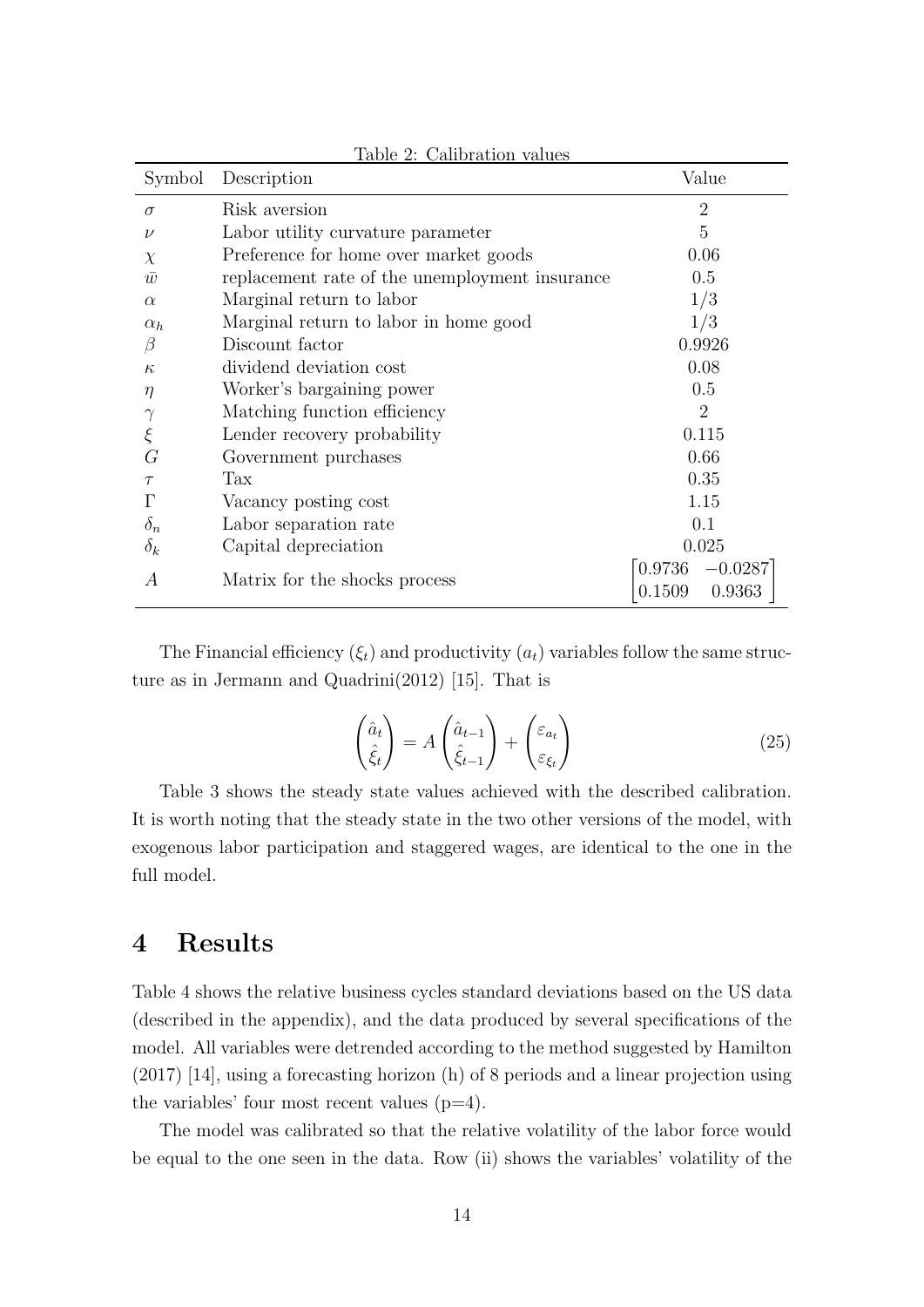| Table 3: Steady state |       |                                   |       |  |  |  |  |
|-----------------------|-------|-----------------------------------|-------|--|--|--|--|
| Variable              | Value | Variable                          | Value |  |  |  |  |
| Product $(Y)$         | 2.15  | Employment $(n)$                  | 0.65  |  |  |  |  |
| Capital $(K)$         | 23.44 | Unemployment rate $(U)$           | 0.06  |  |  |  |  |
| Investment $(I)$      | 0.59  | Job seekers $(S)$                 | 0.11  |  |  |  |  |
| Consumption $(C)$     | 0.80  | Labor force $(LF)$                | 0.69  |  |  |  |  |
| Home production $(h)$ | 0.46  | Vacancies $(v)$                   | 0.08  |  |  |  |  |
| Dividends $(d)$       | 0.15  | Labor market tightness $(\theta)$ | 0.78  |  |  |  |  |
| Bonds $(b)$           | 4.81  | $p(\theta)$                       | 0.61  |  |  |  |  |
| Wage $(w)$            | 1.99  | $q(\theta)$                       | 0.79  |  |  |  |  |

full model. That is, the model with endogenous participation and flexible wages. Row (iii) shows the volatility for the model without the participation margin. The table shows that the introduction of the participation margin increases the volatility of employment, bringing it closer to the data, and decreases the volatility of wages when compared with the model with the exogenous labor force.

This improvement comes with a decrease in the volatility of unemployment, and labor market tightness  $(\theta)$ . Since, now, households can optimally choose the amount of agents in the labor market. They do so as a consumption smoothing mechanism. Therefore, this result adds strength to the Shimer puzzle. If search and matching model of the labor market were able to generate the correct volatility of labor market tightness, the model with exogenous participation would lead to an overestimation of the volatility.

As seen in the literature, Vercierto (2008) [26] and Ravn (2008) [21], search and matching models with endogenous participation produce three counterfactual results. A positive correlation between GDP and unemployment, and between unemployment and vacancies, and a negative correlation between the labor force and GDP.

Rows (vi) and (vii) of Table 4 show the standard deviation of the full model when only the financial or TFP shocks are present. In both specifications, the volatility of all labor market variables increases. The puzzling part of this result is why the labor market volatility decreases once we combine both shocks. Table 5 shows the these three correlation for both models. The full model, with financial friction but only with TFP shocks, still produces a pro-cyclical unemployment rate. However, the model with only financial shocks produces correlations in line with the data. Therefore, the volatility of the labor market decreases when the model has both shocks because of the TFP shock, which produces movements in a counterfactual direction and curbs the total volatility of the model.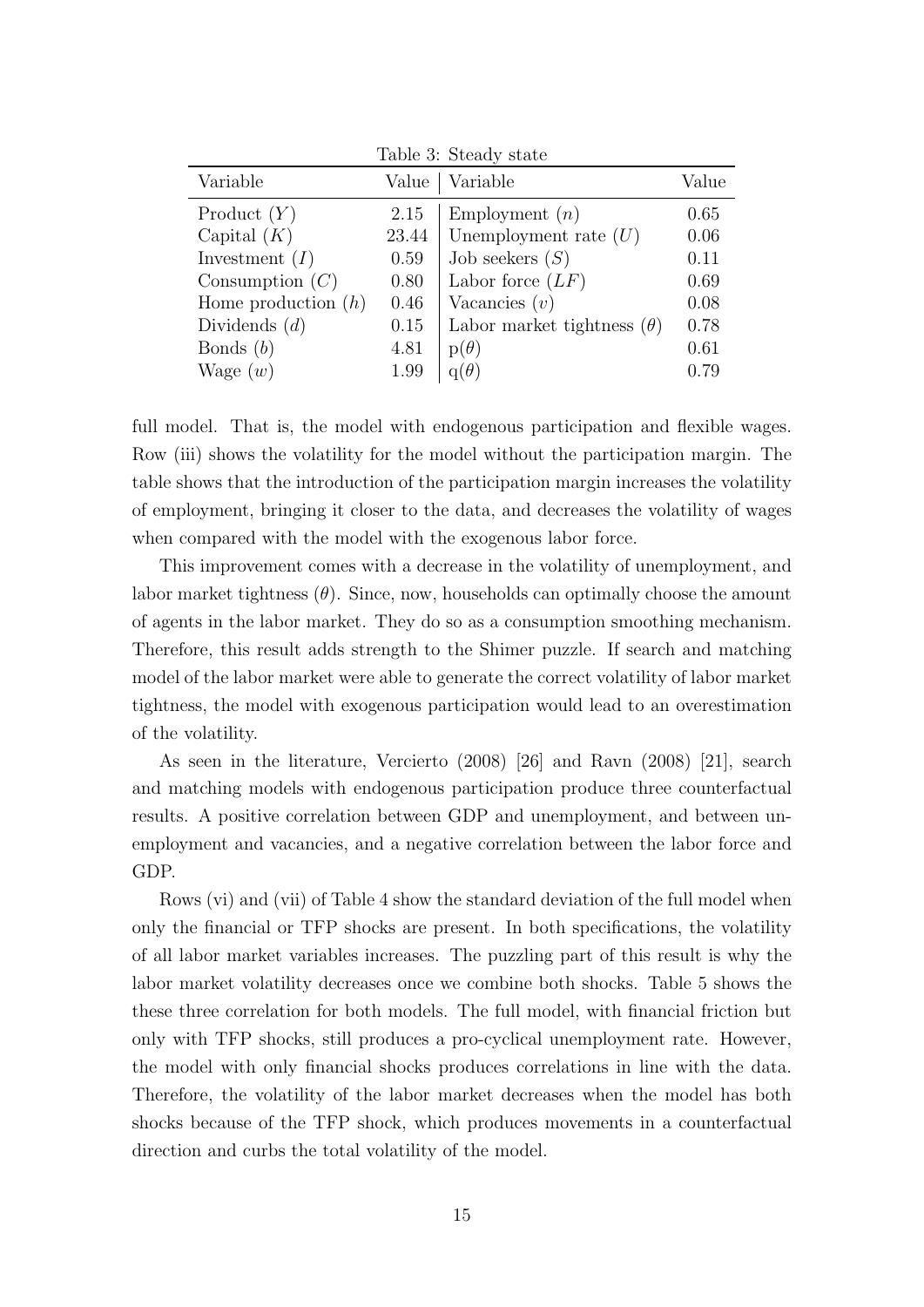Table 6 and Table 7 show the correlations of the model with and without the endogenous participation margin. It is possible to see that the full model is able to generate correlations in the right direction.

 $T$ 

|                            | Table 4: Relative standard deviation |   |      |       |          |        |      |      |      |  |
|----------------------------|--------------------------------------|---|------|-------|----------|--------|------|------|------|--|
|                            |                                      |   |      | V     | $\theta$ | n      | w    | LF   |      |  |
| $\left(1\right)$           | Data                                 |   | 6.42 | 6.59  | 12.71    | 0.63   | 0.67 | 0.24 | 4.08 |  |
| $\left(\mathrm{ii}\right)$ | Full model                           |   | 4.55 | 4.10  | 3.62     | 0.47   | 1.17 | 0.24 | 3.02 |  |
| (iii)                      | Exo model                            |   | 6.34 | 4.31  | 5.09     | 0.41   | 1.41 |      | 3.00 |  |
| (iv)                       | Staggered wage                       |   | 5.03 | 4.39  | 4.06     | (0.50) | 0.82 | 0.23 | 3.00 |  |
| $(\rm v)$                  | Staggered wage (exo)                 |   | 6.82 | 4.66  | 5.45     | 0.44   | 0.95 |      | 2.97 |  |
| (vi)                       | Only financial shocks                | 1 | 9.07 | 10.03 | 7.65     | 1.07   | 1.93 | 0.59 | 2.85 |  |
| [vii]                      | Only TFP shocks                      |   | 5.77 | 5.70  | 4.74     | 0.58   | 1.33 | 0.35 | 3.00 |  |

Table 5: Selected correlations of models with only one shock

|             |         | TFP shocks Financial shocks |
|-------------|---------|-----------------------------|
| corr(U, Y)  | 0.05    | $-0.75$                     |
| corr(U, v)  | $-0.40$ | $-0.37$                     |
| corr(LF, Y) | 0.31    | 0.63                        |

|                         | Table 6: Correlation Matrix (full model) |         |              |         |         |         |         |         |  |  |  |
|-------------------------|------------------------------------------|---------|--------------|---------|---------|---------|---------|---------|--|--|--|
|                         | Y                                        |         | $\mathbf{V}$ | θ       | n       | W       | LF      |         |  |  |  |
| Y                       |                                          | $-0.74$ | 0.44         | 0.71    | 0.63    | 0.96    | 0.39    | 0.97    |  |  |  |
| U                       |                                          |         | $-0.44$      | $-0.87$ | $-0.92$ | $-0.89$ | $-0.59$ | $-0.72$ |  |  |  |
| $\overline{\mathbf{V}}$ |                                          |         |              | 0.82    | 0.68    | 0.67    | 0.79    | 0.28    |  |  |  |
| $\theta$                |                                          |         |              |         | 0.95    | 0.94    | 0.82    | 0.61    |  |  |  |
| n                       |                                          |         |              |         |         | 0.87    | 0.83    | 0.58    |  |  |  |
| W                       |                                          |         |              |         |         |         | 0.65    | 0.83    |  |  |  |
| L F                     |                                          |         |              |         |         |         |         | 0.38    |  |  |  |

Figure 3 Shows the IRF of a negative financial shock to the full model and the one with exogenous participation. This shock represents a decrease in the collateral recovery probabiliry  $(\xi_t)$ . Following the shock firms are obliged to reduce their intertemporal loan given the increase in collateral requirements. Hence, there is a reduction in vacancies and investment. Since the job destruction rate is constant, by assumption, there is a reduction in employment that leads to a reduction in production. In the exogenous participation case, all the job losses are transformed into unemployment. However, when the participation is endogenous, agents can leave the labor market and dedicate themselves to home production. Therefore, the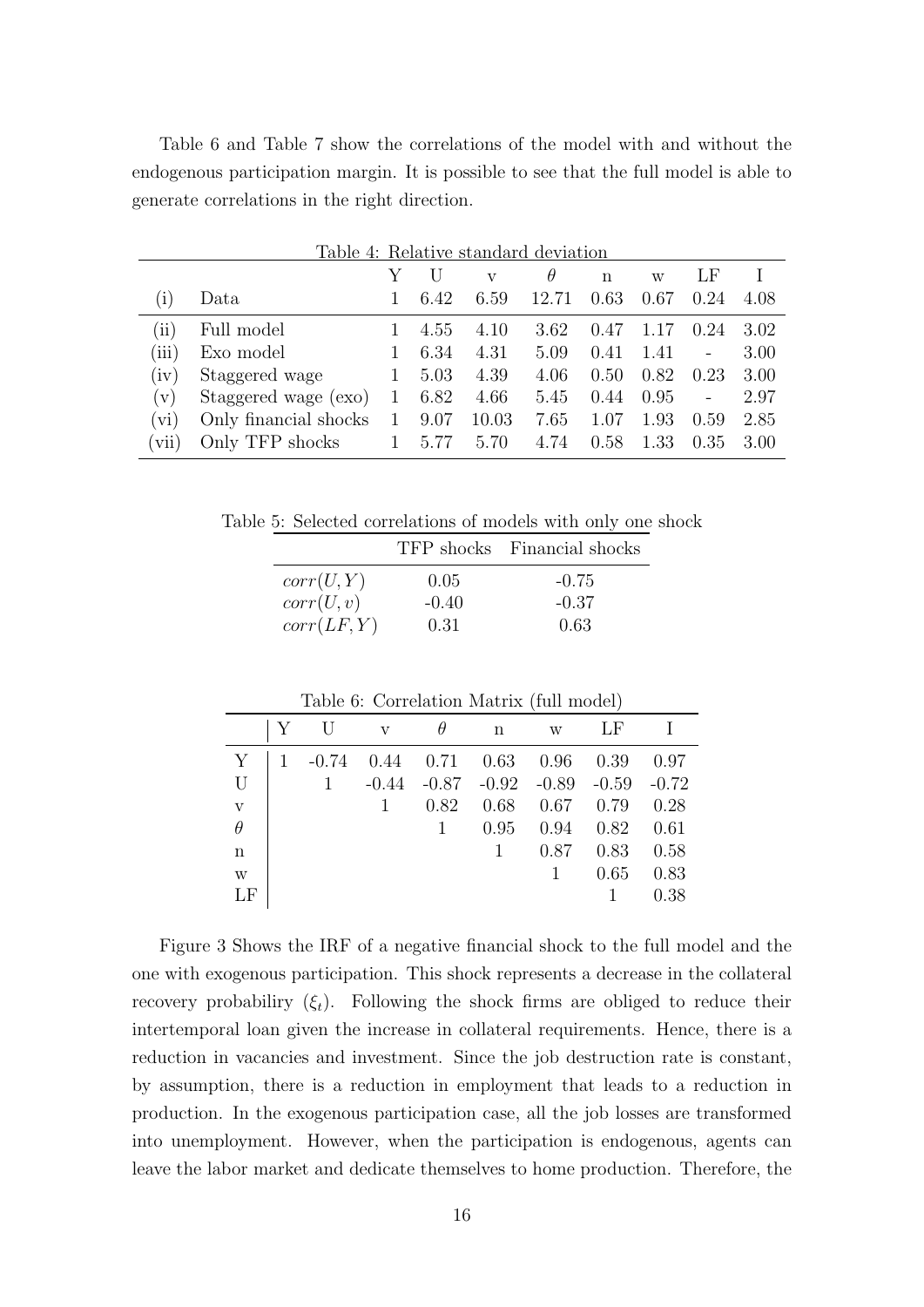|              | Y            | $\mathbf{V}$ |      | n    | W                                       |      |
|--------------|--------------|--------------|------|------|-----------------------------------------|------|
| Y            | $\mathbf{1}$ |              |      |      | $-0.62$ 0.42 0.58 0.63 0.82 0.97        |      |
| U            |              |              |      |      | $-0.74$ $-0.96$ $-1.00$ $-0.94$ $-0.54$ |      |
| $\mathbf{V}$ |              | 1            | 0.93 |      | $0.74$ $0.77$ $0.25$                    |      |
| $\theta$     |              |              |      | 0.96 | $0.93$ $0.47$                           |      |
| n            |              |              |      |      | 0.94                                    | 0.55 |
| W            |              |              |      |      |                                         | 0.73 |

Table 7: Correlation Matrix (Exogenous LF)

impact of financial shocks on unemployment is halved when agents can leave the labor market.



Figure 3: IRF of a negative financial shock $(a_t)$ 

As noted by Garín  $(2015)$  [12] even if the framework with collateral constraints improves the performance of the model, it also generates a counterfactual result, the increase in consumption following a negative financial shock. After the shock, firms decrease their level of borrowing. Since households are now saving less, they balance their budget constraint by consuming more. As is shown in Figure 4, the introduction of endogenous labor supply reduces the increase in consumption, but does not make this counterfactual result disappear. Even if the importance of financial shocks on consumption is negligible when compared with TFP shocks. Adding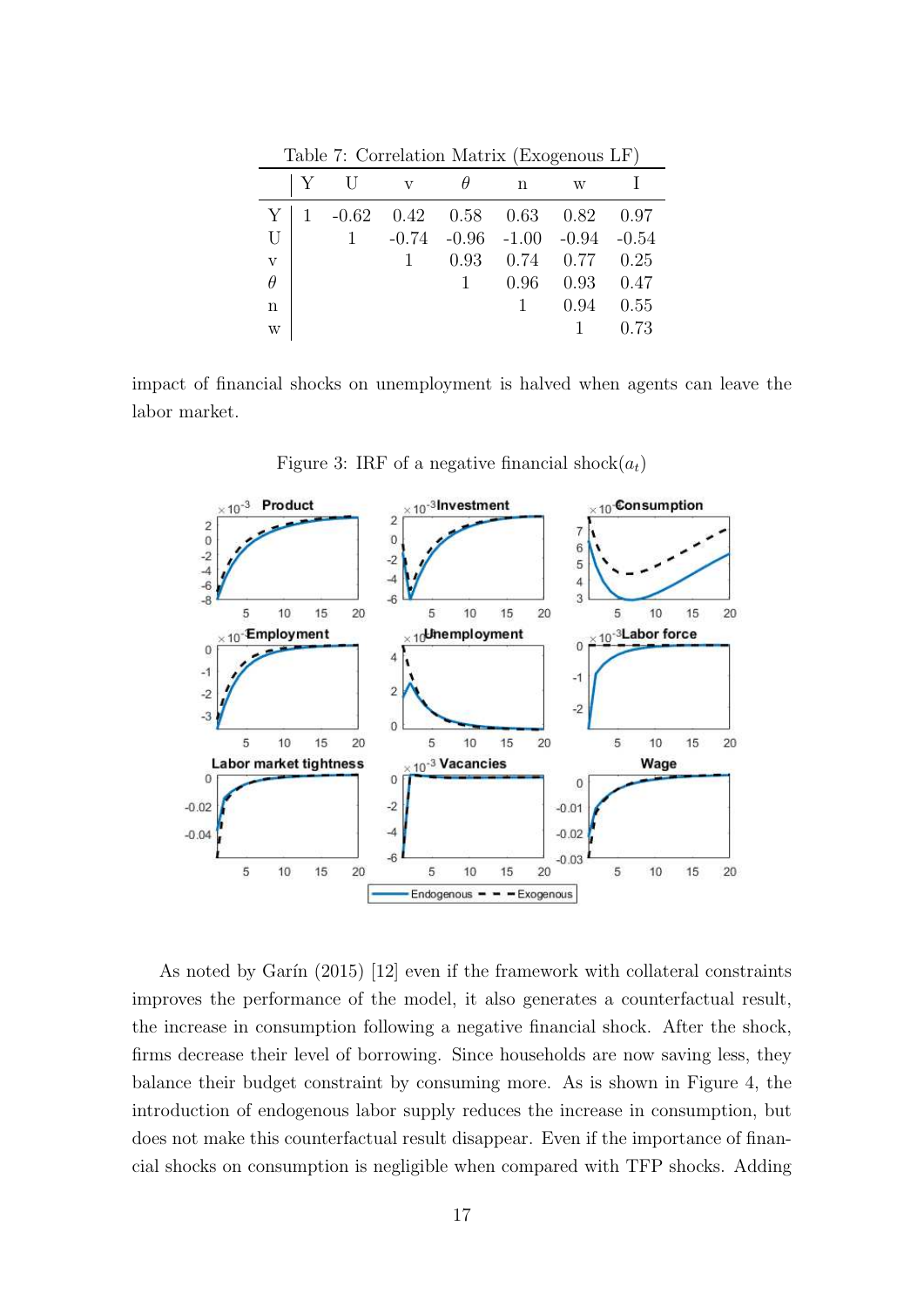another saving mechanism option to households could dissipate this result.



Figure 4: IRF of a negative productivity shock $(a_t)$ 

Figure 4 shows the IRF of a negative TFP shock to the full model and the one with exogenous participation. Following a negative TFP shock, there is a decrease in production and investment. However, the drop in employment is greater in the endogenous case even if the increase in unemployment is slightly smaller. This happens because households leave the labor market given the adverse job finding probabilities. Since now there are less people looking for employment, the amount of new matches decrease.

Since the households are better off with the participation margin, which gives them an extra mechanism to smooth the impact of negative shocks - if they were not, the optimal behavior would be to keep the labor force constant - the outside option of working is improved (when compared with the exogenous participation case). Their bargaining position is improved and the drop in wages is mitigated. Therefore, the drop in consumption is smaller in the endogenous participation case.

#### 4.1 Variance decomposition

In order to understand the magnitude and importance of financial shocks on the economy and on the labor market, the variance decomposition of the TFP and Fi-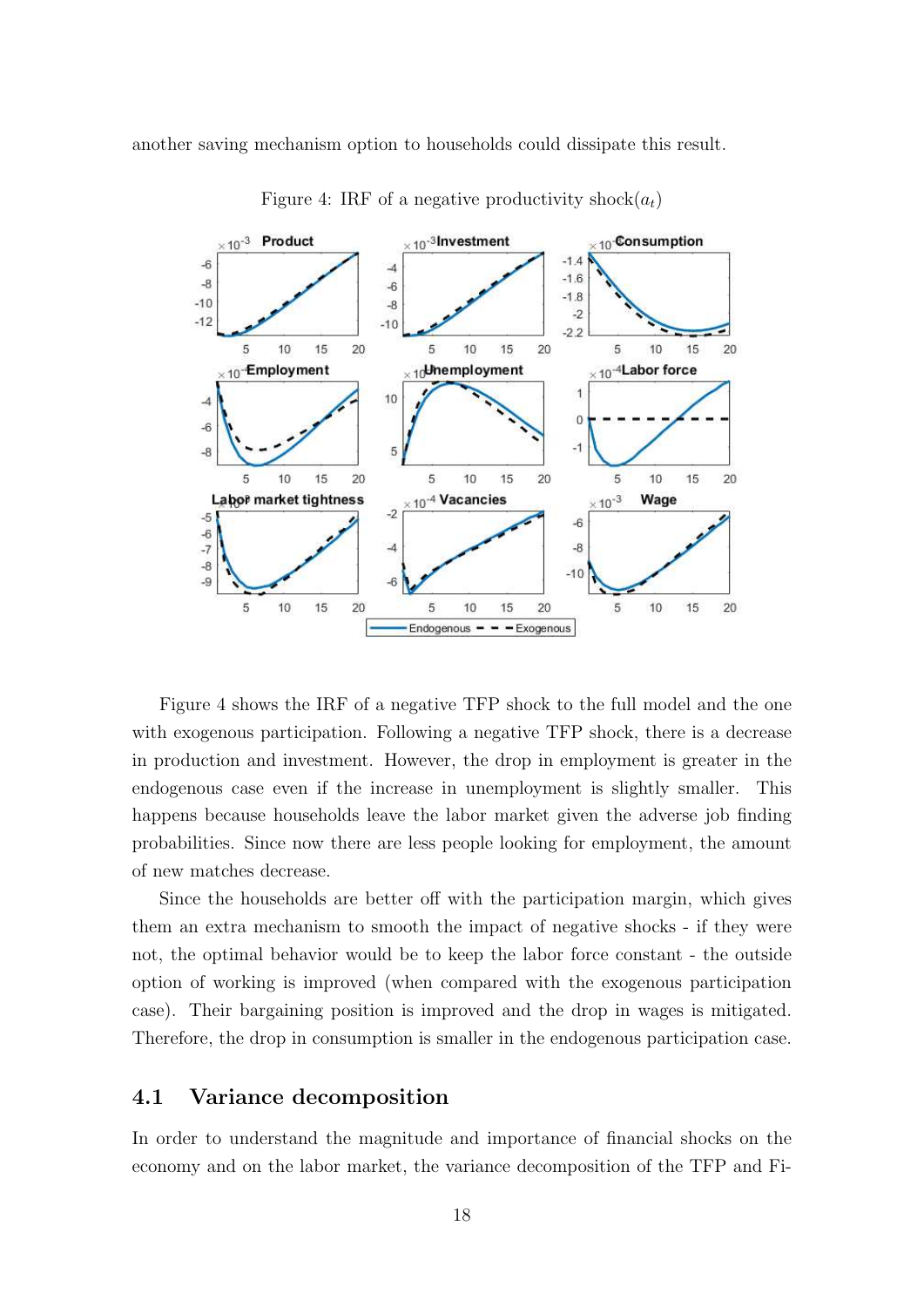| Variable           |        | TFP shock Credit shock |
|--------------------|--------|------------------------|
| Product $(Y)$      | 0.8463 | 0.1537                 |
| Unemployment $(U)$ | 0.2727 | 0.7273                 |
| Vacancies $(v)$    | 0.5437 | 0.4563                 |
| Ĥ                  | 0.0939 | 0.9061                 |
| Employment $(n)$   | 0.3809 | 0.6191                 |
| Wage $(w)$         | 0.6591 | 0.3409                 |
| Labor Force $(LF)$ | 0.1448 | 0.8552                 |
| Investment $(I)$   | 0.8712 | 0.1288                 |

Table 8: Variance decomposition

nancial shocks were computed. The results can be seen in Table 8. GDP, investment and wages are predominantly influenced by the TFP shock and the labor market variables (unemployment, employment, labor market tightness and participation rate) are mostly influenced by the financial shock. This asserts the importance of financial shock on the economy and, in particular, the labor market.

The variance decomposition was also calculated for the model with exogenous participation. The results, available in Table 10 in the appendix, are quite similar to the ones of the full model. The main difference is that in the exogenous participation case, the financial shocks gain extra importance in the volatility of labor market variables.

### 5 Staggered wage bargaining

In the following section, an extension of the full model is elaborated. It aims to address the small variance of the labor market tightness and the high volatility of wages. This is done by not allowing every labor relation to renegotiate their wages every period.

As pointed out by Shimer (2005) [23] search and matching models deliver too little movement in the labor market tightness when compared to output. The data shows that the standard deviation of the former is 12 times higher than the latter, as seen in Table 4. The reason for that is the high volatility of wages. Shocks are absorbed by price adjustments and, as a result, the labor market quantities do not vary much.

To be able to dampen the high variance of wages, I use the fact that wages are not renegotiated every period. As in Gertler and Trigari (2009) [13], I assume that only a fraction (quarter) of firms are able to renegotiate wages in each period. There is no nominal of real wage rigidity, the introduction of staggered wages only makes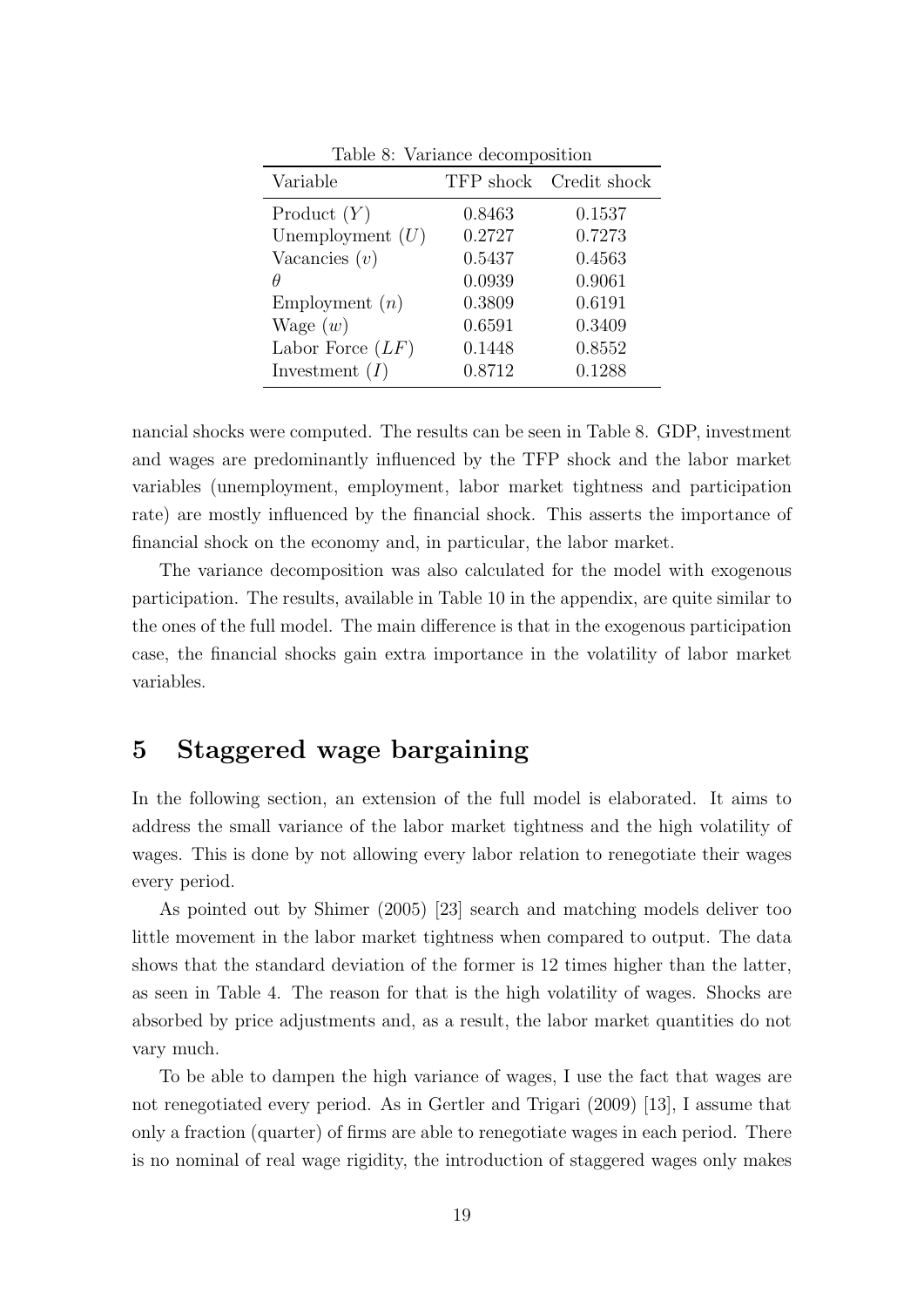wages less responsive to shocks.

As it can be seen in Table 4, the introduction of staggered wage bargaining is able to decrease the standard deviation of wages and increase the standard deviation of the labor market tightness.

Figure 5 and Figure 6 compares the impulse response originated from a negative financial and TFP shock to the model with staggered wages and the baseline model (when all the wages are renegotiated every period). There are minor differences between the responses of both models to a financial shock. However, the model produces significantly different responses to a TFP shock. Since, now, firms cannot renegotiate all wages, there is a greater reduction in investment and vacancies following the shock.

Notice, that now the shock generates a positive response on the labor market. The costs to participate in the labor market increased since the job finding probability decreased together with the labor market tightness. However, the benefit of participating in the labor market increased since the wages did not decrease as much as in the baseline and the reduction of consumption increased the marginal utility of consumption.



Figure 5: IRFs Staggered wage bargaining (financial shock)

Figure 7 shows the IRF of GDP, employment, unemployment and the labor force for the model with staggered wage bargaining. We can see that the unemployment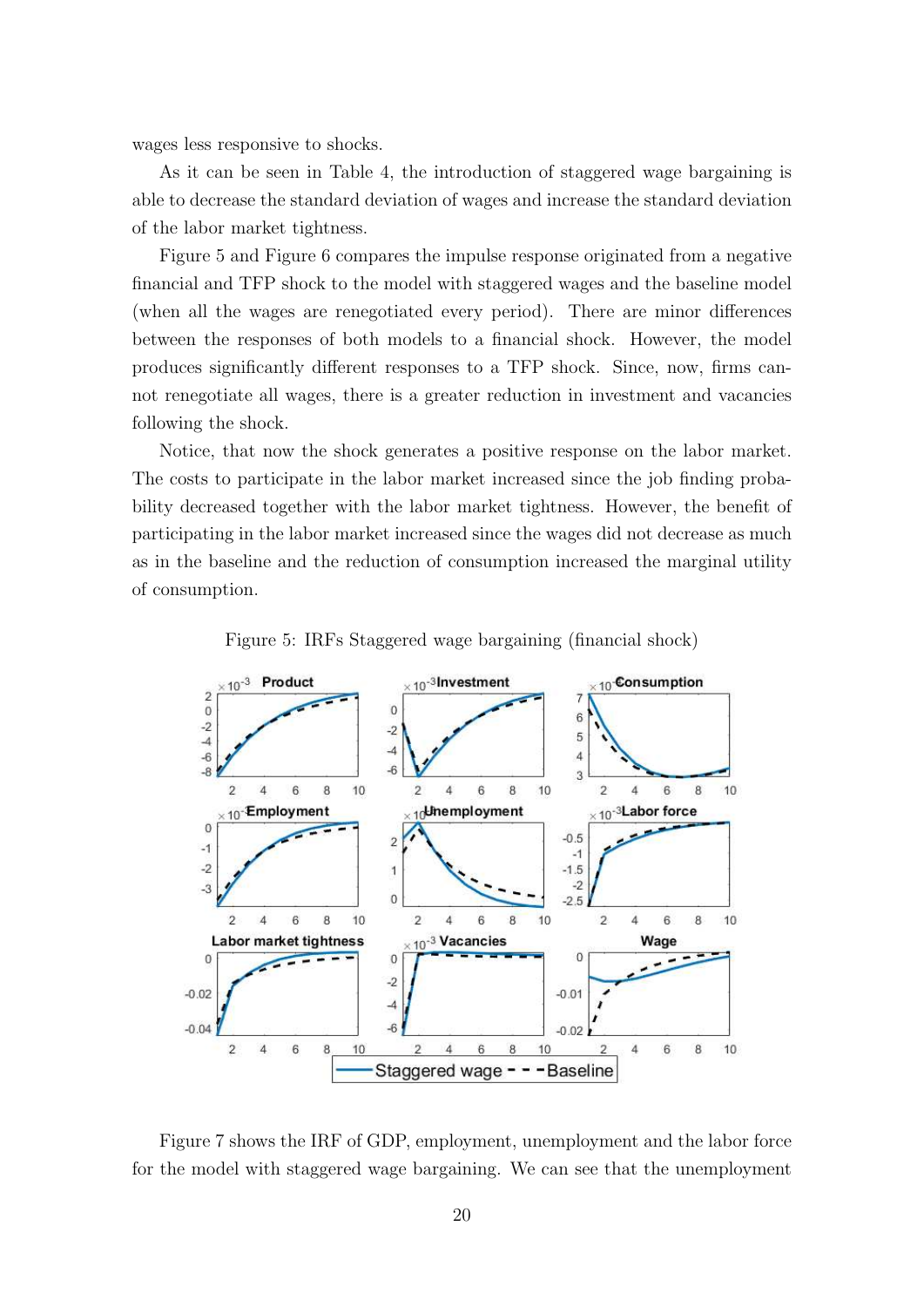

Figure 6: IRFs Staggered wage bargaining (TFP shock)

Figure 7: Labor market recovery to a financial shock

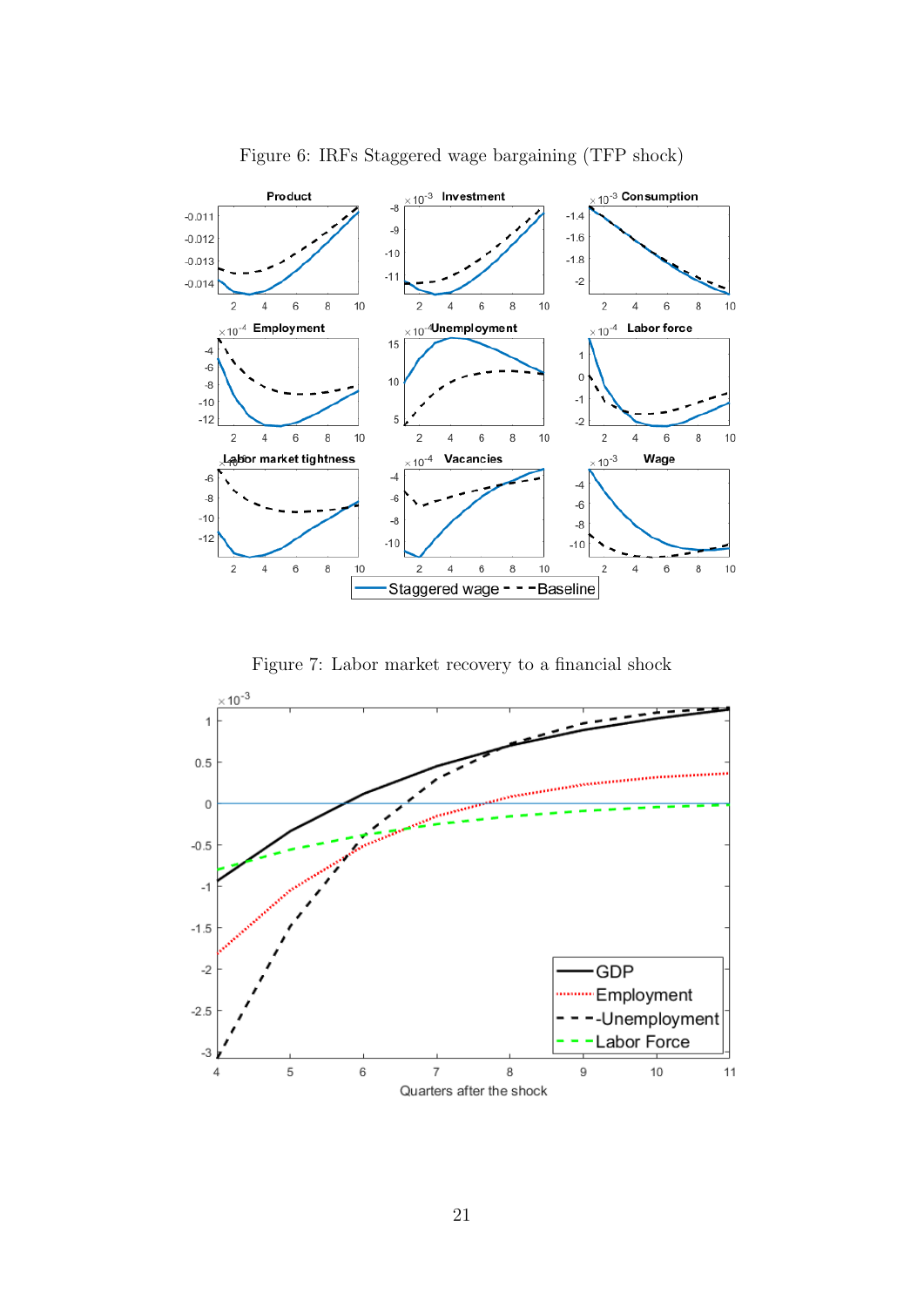rate recovers to its pre-shock level before the employment rate and the labor force participation has an even slower recovery. This picture fits with the aftermath of the financial crisis when the unemployment rate recovered to its pre-crisis level and the employment rate was still depressed. This late response of the participation margin is also on par with lagged correlation between GDP and labor force participation seen in Figure 2 and the recovery rate of the US labor market after the great recession. It is worth noticing that this jobless recovery effect - Schmitt-Grohé and Uribe (2017) [22] - completely disappears without the endogenous participation margin<sup>5</sup>.

### 6 Final remarks

In this article I show the importance of the labor participation margin amid financial frictions. This was done by incorporating the labor participation margin in a model with search and matching frictions in the labor market, and financial market frictions in the form of collateral constraints.

One of the main problems of models with endogenous participation is that they produce counterfactual moments. This paper shows that the introduction of financial shocks is key for generating realistic moments. Also, the same model with collateral constraints but without financial shocks still produces counterfactual results.

The labor market participation generates an extra mechanism for which the household can smooth consumption and utility. For that reason, the volatility of the labor market tightness is reduced. This result gives strength to the Shimer puzzle since it demonstrates that models with exogenous participation would naturally overestimate the labor market volatility.

Moreover, the model, when extended with staggered wage bargaining, produces an asymmetric recovery of the labor market variables to a financial shock. The unemployment rate recovers faster than the employment and labor force. This behavior mimics the recovery of the US economy after the great recession.

<sup>5</sup>Figure 8 in the appendix.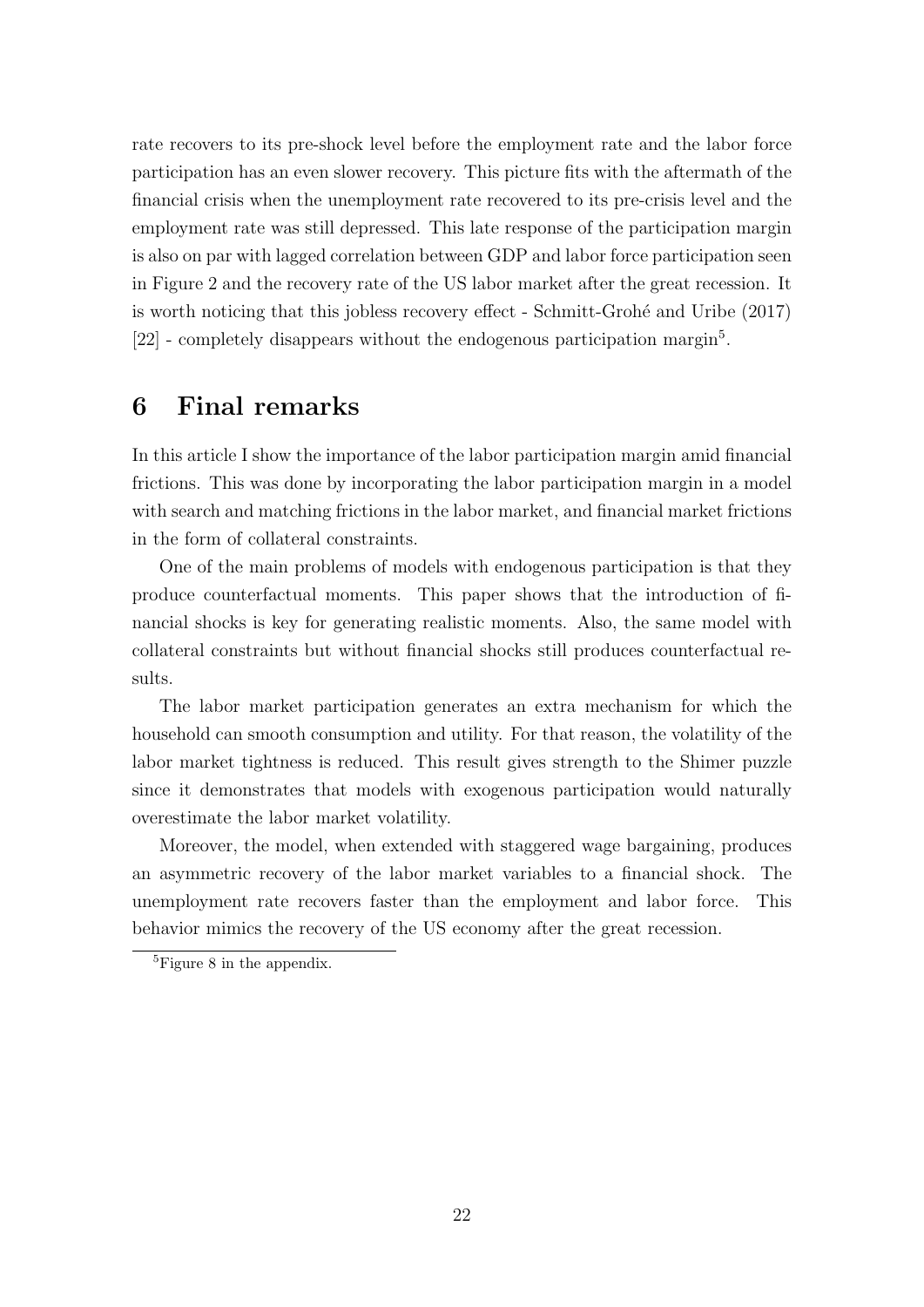### References

- [1] Andolfatto, David. "Business cycles and labor-market search." The american economic review (1996): 112-132.
- [2] Bernanke, Ben S. "Recent developments in the labor market." at the National Association for Business Economics Annual Conference, Washington, DC. 2012.
- [3] Boeri, Tito, Pietro Garibaldi, and Espen R. Moen. "Financial Constraints in Search Equilibrium: Mortensen Pissarides meet Holmstrom and Tirole." Labour Economics (2017).
- [4] Buera, Francisco J., Roberto N. Fattal Jaef, and Yongseok Shin. "Anatomy of a credit crunch: from capital to labor markets." Review of Economic Dynamics 18.1 (2015): 101-117.
- [5] Burda, Michael C., and Mark Weder. "Payroll taxes, social insurance, and business cycles." Journal of the European Economic Association 14.2 (2016): 438-467.
- [6] Campolmi, Alessia, and Stefano Gnocchi. "Labor market participation, unemployment and monetary policy." Journal of Monetary Economics 79 (2016): 17-29.
- [7] Den Haan, Wouter J., Garey Ramey, and Joel Watson. "Job destruction and propagation of shocks." American economic review 90.3 (2000): 482-498.
- [8] Draghi, Mario. "Unemployment in the Euro area" Proceedings of the Remarks at the Federal Reserve Bank of Kansas City Economic Symposium, Jackson Hole, Wyoming (22 August 2014)
- [9] Ebell, Monique. "On the cyclicality of unemployment: Resurrecting the participation margin." Labour Economics 18.6 (2011): 822-836.
- [10] Elsby, Michael WL, Bart Hobijn, and Ayşegül Sahin. "On the importance of the participation margin for labor market fluctuations." Journal of Monetary Economics 72 (2015): 64-82.
- [11] Epstein, Brendan, Alan Finkelstein Shapiro, and Andrés González Gómez. "Financial disruptions and the cyclical upgrading of labor." Review of Economic Dynamics 26 (2017): 204-224.
- [12] Garín, Julio. "Borrowing constraints, collateral fluctuations, and the labor market." Journal of Economic Dynamics and Control 57 (2015): 112-130.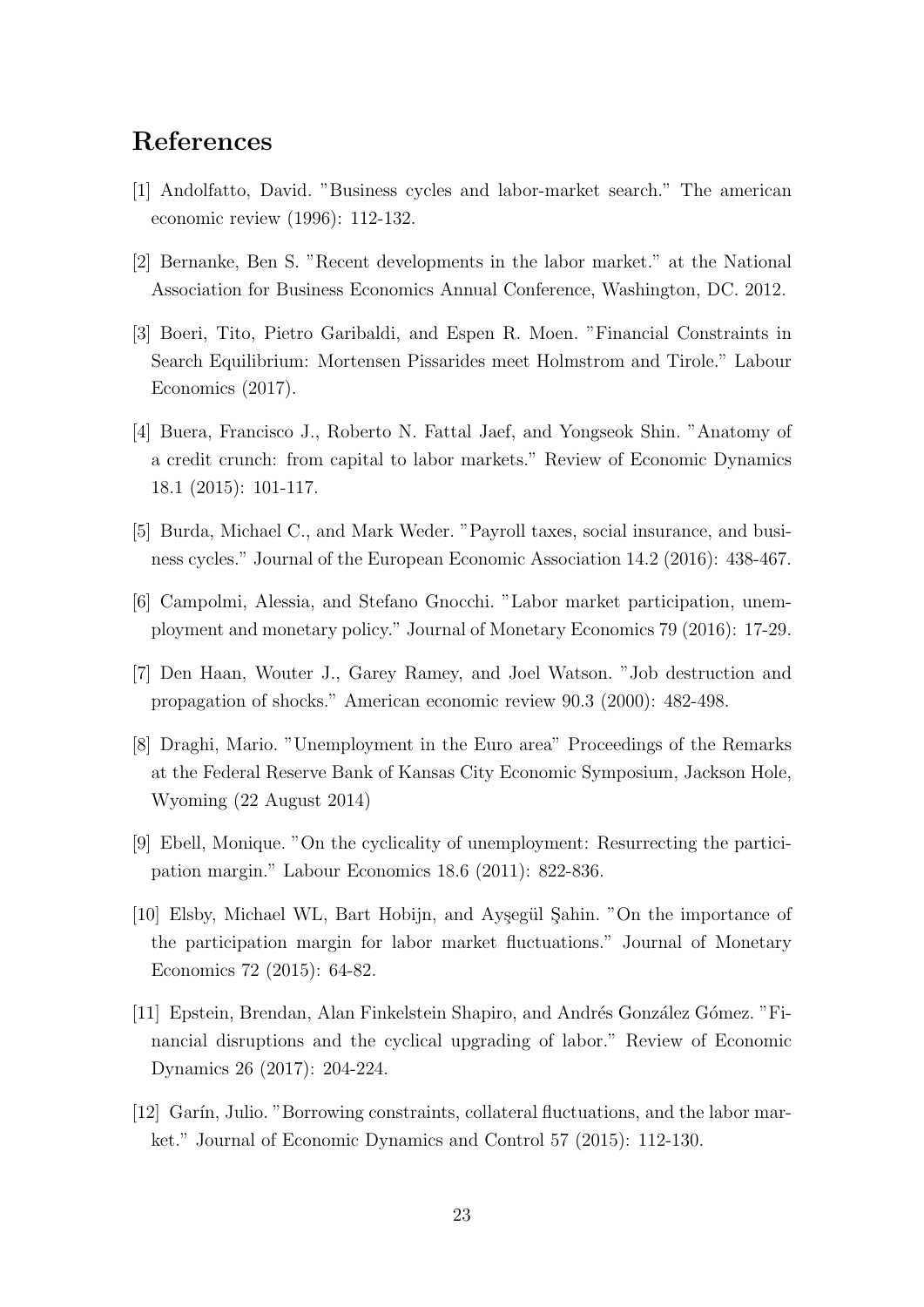- [13] Gertler, Mark, and Antonella Trigari. "Unemployment fluctuations with staggered Nash wage bargaining." Journal of political Economy 117.1 (2009): 38-86.
- [14] Hamilton, James D. "Why you should never use the Hodrick-Prescott filter." Review of Economics and Statistics 0 (2017).
- [15] Jermann, Urban, and Vincenzo Quadrini. "Macroeconomic effects of financial shocks." The American Economic Review 102.1 (2012): 238-271.
- [16] Jaimovich, Nir, and Henry E. Siu. The trend is the cycle: Job polarization and jobless recoveries. No. w18334. National Bureau of Economic Research, 2012.
- [17] Kiyotaki, Nobuhiro, and John Moore. "Credit cycles." Journal of political economy 105.2 (1997): 211-248.
- [18] Merz, Monika. "Search in the labor market and the real business cycle." Journal of monetary Economics 36.2 (1995): 269-300.
- [19] Petrosky-Nadeau, Nicolas. "Credit, vacancies and unemployment fluctuations." Review of Economic Dynamics 17.2 (2014): 191-205.
- [20] Pfeifer, Johannes. Macroeconomic Effects of Financial Shocks: Comment. No. 50. CEPREMAP, 2016.
- [21] Ravn, Morten O. "The consumption-tightness puzzle." NBER International Seminar on Macroeconomics 2006. University of Chicago Press, 2008.
- [22] Schmitt-Grohé, Stephanie, and Martín Uribe. "Liquidity traps and jobless recoveries." American Economic Journal: Macroeconomics 9.1 (2017): 165-204.
- [23] Shimer, Robert. "The cyclical behavior of equilibrium unemployment and vacancies." American economic review (2005): 25-49.
- [24] Shimer, Robert. "Wage rigidities and jobless recoveries." Journal of Monetary Economics 59 (2012): S65-S77.
- [25] Shimer, Robert. "10b Search, Labor—Force Participation, and Wage Rigidities." Advances in Economics and Econometrics: Volume 2, Applied Economics: Tenth World Congress. Vol. 50. Cambridge University Press, 2013.
- [26] Veracierto, Marcelo. "On the cyclical behavior of employment, unemployment and labor force participation." Journal of Monetary Economics 55.6 (2008): 1143- 1157.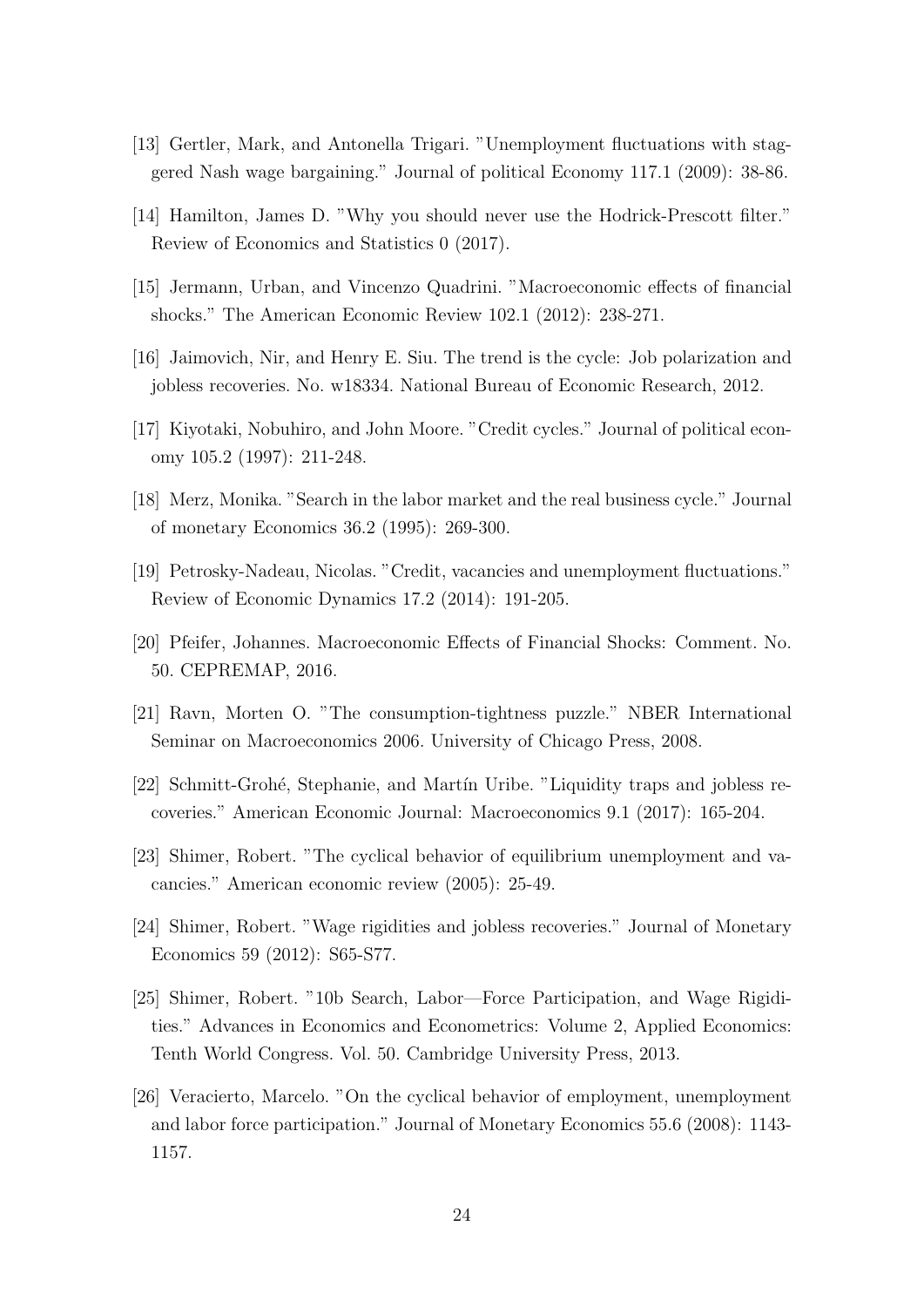- [27] Wesselbaum, Dennis. "Jobless Recoveries: The Interaction between Financial and Search Frictions." (2016).
- [28] Yellen, Janet L. Labor Market Dynamics and Monetary Policy Proceedings of the Remarks at the Federal Reserve Bank of Kansas City Economic Symposium, Jackson Hole, Wyoming (22 August 2014)
- [29] Zanetti, Francesco. "Financial shocks, job destruction shocks and labor market fluctuations." Macroeconomic Dynamics (2017).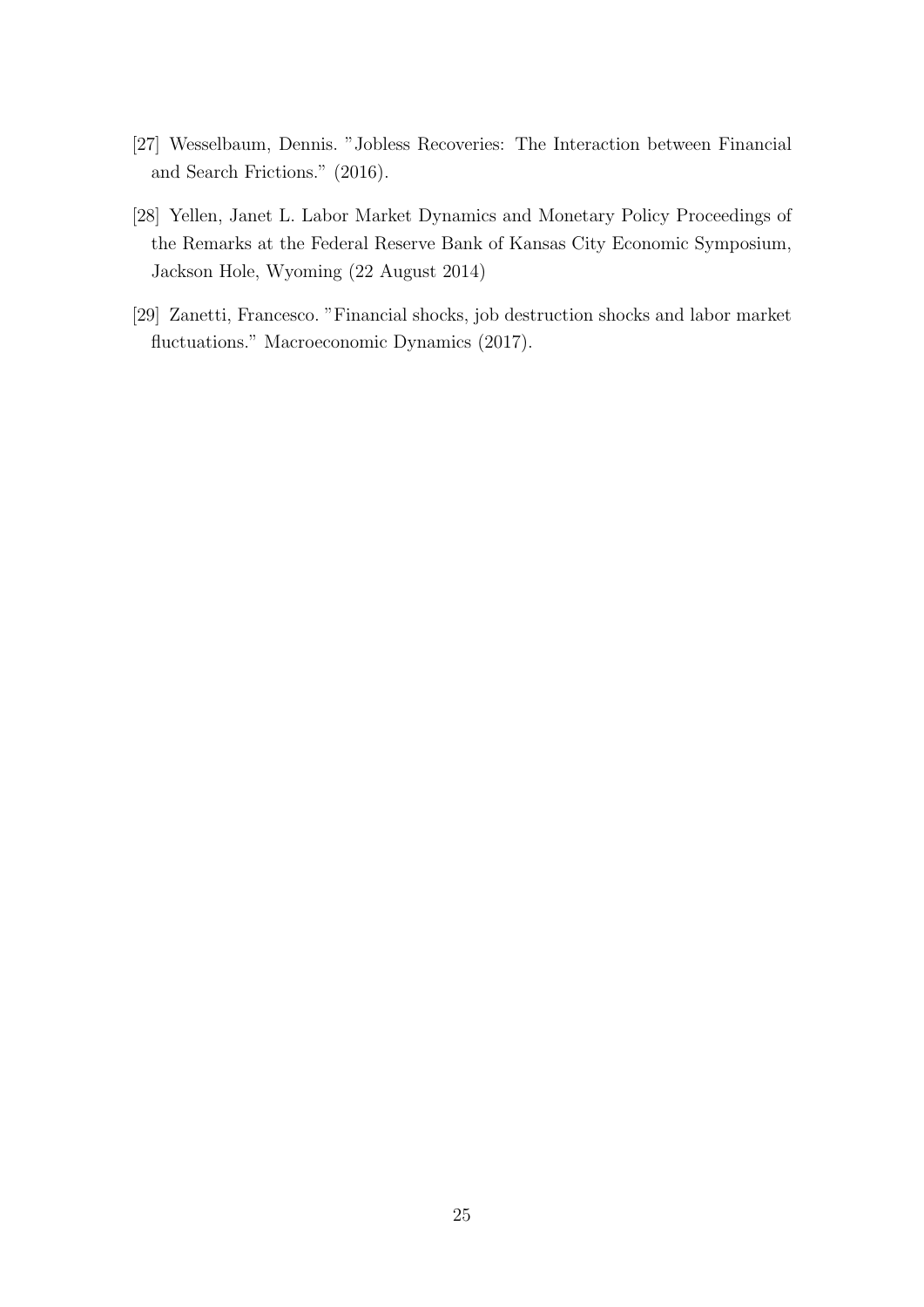## A Appendix: Detailed derivations

### A.1 Problem of the Household

Given the above, the household solves the following problem:

$$
H(n_{t-1}, b_t) = \max_{C_t, S_t, b_{t+1}, n_t} U(C_t, h_t) + \beta E_t [H(n_t, b_{t+1})]
$$
  

$$
C_t + \frac{b_{t+1}}{1+r} \le b_t + w_t n_t + d_t + U I_t - T_t (\lambda_1)
$$
 (26)  

$$
n_t = (1 - \delta_n) n_{t-1} + p(\theta) S_t (\lambda_2)
$$

FOCs

$$
C_t: U_{C_t} - \lambda_{1t} = 0
$$
  

$$
S_t: -\chi_u(1 - p(\theta_t))U_{h_E} + p(\theta_t)\lambda_{2t} = 0
$$
  
where  $U_{h_E} = \chi h_t^{-\nu}(1 - \alpha_h)(1 - n_t - \chi_u(1 - p(\theta_t))S_t)^{-\alpha_h}$ 

$$
b_{t+1} : \ \beta H_{b_{t+1}} - \frac{\lambda_{1t}}{1+r_t} = 0
$$

where  $H_{b_{t+1}} = \mathbf{E}_t [\lambda_{1t+1}],$  therefore,

$$
U_{C_t} = \beta (1 + r_t) \mathbf{E}_t \left[ U_{C_{t+1}} \right] \tag{27}
$$

$$
n_t: -U_{h_E} + \beta H_{n_t} + w_t \lambda_{1t} - \lambda_{2t} = 0
$$

$$
-\delta_n \lambda_{2t+1} + \delta_n (1 - p(\theta_t)\lambda_{1t})
$$

where  $H_{n_t} = (1 - \delta_n)\lambda_{2t+1} + \delta_n(1 - p(\theta_t)\lambda_{1t})$ 

$$
\frac{U_{h_{n_t}}}{P(\theta_t)} = w_t U_{C_t} + \beta \mathbf{E}_t \left[ (1 - P(\theta_{t+1})) U_{C_{t+1}} \left( \frac{(1 - \delta_n)}{P(\theta_{t+1})} U_{h_{n_{t+1}}} + \bar{w} \delta_n \right) \right]
$$
(28)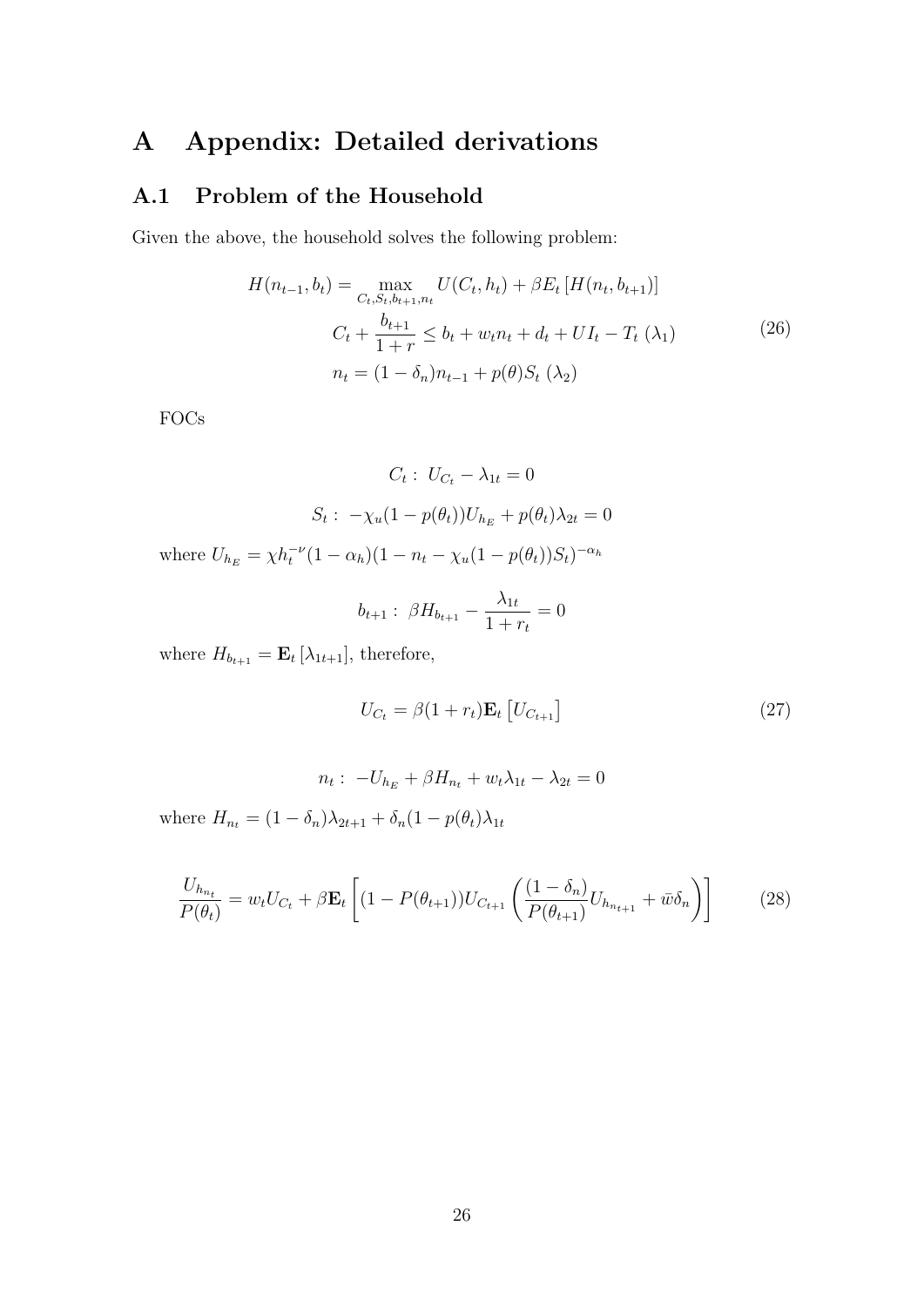### A.2 Problem of the firm

Given the above description of the production sector, firms have the following problem.

$$
V(n_{t-1}, b_t, k_t) = \max_{d_t, v_t, k_{t+1}, b_{t+1}, n_t} d_t + \mathbf{E} \left[ \beta_{t, t+1} V(n_t, b_{t+1}, k_{t+1}) \right]
$$
  
\n
$$
\varphi(d_t) + w_t n_t + k_{t+1} - (1 - \delta_k) k_t + g_t v_t + b_t \le \frac{b_{t+1}}{R_t} + F(a_t, k_t, n_t) \quad (\lambda_1)
$$
  
\n
$$
n_t = (1 - \delta_n) n_{t-1} + q(\theta_t) v_t \quad (\lambda_2)
$$
  
\n
$$
\xi_t \left( k_{t+1} - \frac{b_{t+1}}{1+r} \right) \ge F(a_t, k_t, n_t) \quad (\mu)
$$
  
\n(29)

FOCs

$$
d_t: 1 - \varphi_d(d_t)\lambda_{1t} = 0
$$
  

$$
v_t: -g_t\lambda_{1t} + q(\theta_t)\lambda_{2t} = 0
$$
  

$$
k_{t+1}: \mathbf{E}_t \left[ \beta_{t,t+1} V_{k_{t+1}} \right] - \lambda_{1t} + \xi_t \mu_t = 0
$$
  

$$
b_{t+1}: \mathbf{E}_t \left[ \beta_{t,t+1} V_{b_{t+1}} \right] + \frac{\lambda_{1t}}{R_t} - \frac{\xi_t \mu_t}{1 + r_t} = 0
$$
  

$$
E_t: \mathbf{E}_t \left[ \beta_{t,t+1} V_{E_t} \right] + \left( F_{n_t} - w_t \right) \lambda_{1t} - \lambda_{2t} - F_{n_t} \mu_t = 0
$$

Envelope conditions

$$
V_{k_t} = [(1 - \delta_k) + F_{k_t}] \lambda_{1t} - F_{k_t} \mu_t
$$

$$
V_{n_{t-1}} = (1 - \delta_n) \lambda_{2t}
$$

$$
V_{b_t} = -\lambda_{1t}
$$

$$
\mathbf{E}_t \left[ \beta_{t, t+1} \left( \frac{((1 - \delta_k) + F_{k_{t+1}})}{\varphi_d(d_{t+1})} - \mu_{t+1} F_{k_{t+1}} \right) \right] + \xi_t \mu_t = \frac{1}{\varphi_d(d_t)}
$$
(30)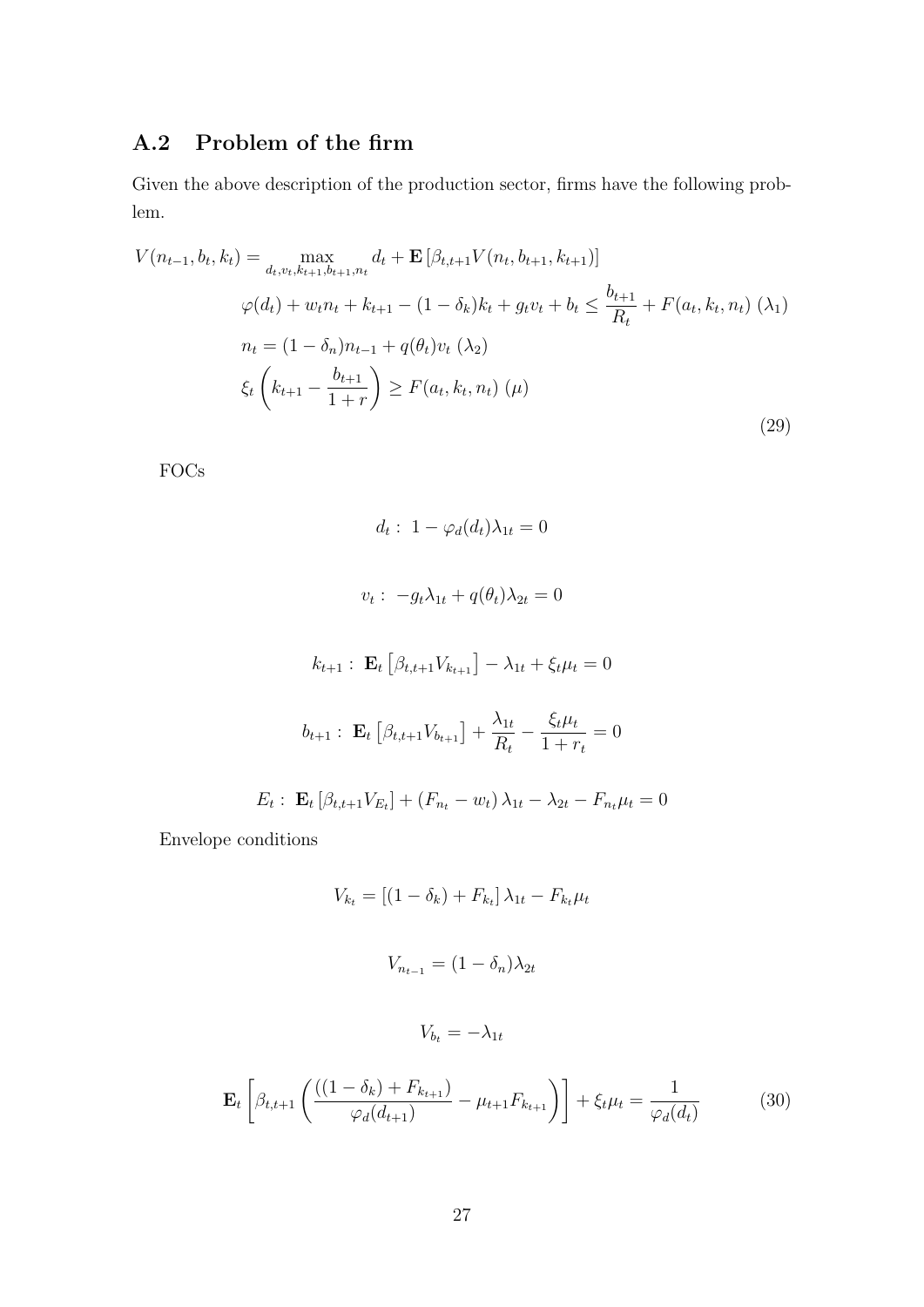$$
\mathbf{E}_{t}\left[\beta_{t,t+1}\frac{(1-\delta_{n})g_{t+1}}{\varphi_{d}(d_{t+1})q(\theta_{t+1})}\right] + \frac{[F_{n_{t}}-w_{t}]}{\varphi_{d}(d_{t})} - \frac{g_{t}}{\varphi_{d}(d_{t})q(\theta_{t})} = \mu_{t}F_{n_{t}}
$$
(31)

$$
\frac{\xi_t \mu_t R_t \varphi_d(d_t)}{1 + r_t} + \mathbf{E}_t \left[ \beta_{t,t+1} \frac{\varphi_d(d_t) R_t}{\varphi_d(d_{t+1})} \right] = 1 \tag{32}
$$

### A.3 Wage determination

The marginal surplus of an additional worker for the household is

$$
\frac{H_t^E}{U_c} = w_t - \frac{U_{h_E}}{U_c} + \mathbf{E}_t \left[ \frac{\beta}{U_c} \left( (1 - \delta_n (1 - p(\theta_{t+1})) H_{t+1}^E + \delta_n (1 - p(\theta_{t+1})) H_{t+1}^U \right) \right] (33)
$$

$$
\frac{H_t^U}{U_c} = \bar{w} - \chi_U \frac{U_{h_E}}{U_c} + \mathbf{E}_t \left[ \frac{\beta}{U_c} \left( p(\theta_{t+1}) H_{t+1}^E + (1 - p(\theta_{t+1})) H_{t+1}^U \right) \right]
$$
(34)

$$
\frac{H_t^E - H_t^U}{U_c} = w_t - \bar{w} + \mathbf{E}_t \left[ \frac{\beta}{U_c} \left( (1 - \delta_n)((1 - p(\theta_{t+1})) [H_{t+1}^E - H_{t+1}^U] \right) \right] \tag{35}
$$

The marginal surplus of an additional worker for the firm is

$$
\frac{\partial V_t}{\partial n_t}|_{v=v_t} = V_t^j = \frac{F_{n_t} - w_t}{\varphi_d(d_t)} - \mu_t F_{n_t} + \mathbf{E}_t \left[ \beta_{t,t+1}((1 - \delta_n)V_{t+1}^j + \delta_n V_{t+1}^v) \right] \tag{36}
$$

Given the free entry condition we have that the value of an additional vacancy for the firm is zero. Therefore,

$$
V_t^v = \frac{-g_t}{\varphi_d(d_t)} + q(\theta_t)V_t^j + (1 - q(\theta_t))\mathbf{E}_t \left[\beta_{t,t+1} V_{t+1}^v\right]
$$

$$
V_t^j = \frac{g_t}{\varphi_d(d_t)q(\theta_t)}
$$
(37)

Wages are determined by Nash bargaining.

$$
w_t = \operatorname{argmax}\left[\frac{H_t^E - H_t^U}{U_c}\right]^\eta \left(V_t^j\right)^{1-\eta} = \operatorname{argmax}\eta \ln\left(\frac{H_t^E - H_t^U}{U_c}\right) + (1-\eta)\ln V_t^j
$$
\n(38)

Therefore, its possible to derive the following solution

$$
(1 - \eta) \left[ \frac{H_t^E - H_t^U}{U_c} \right] = \eta \varphi_d(d_t) V_t^j \tag{39}
$$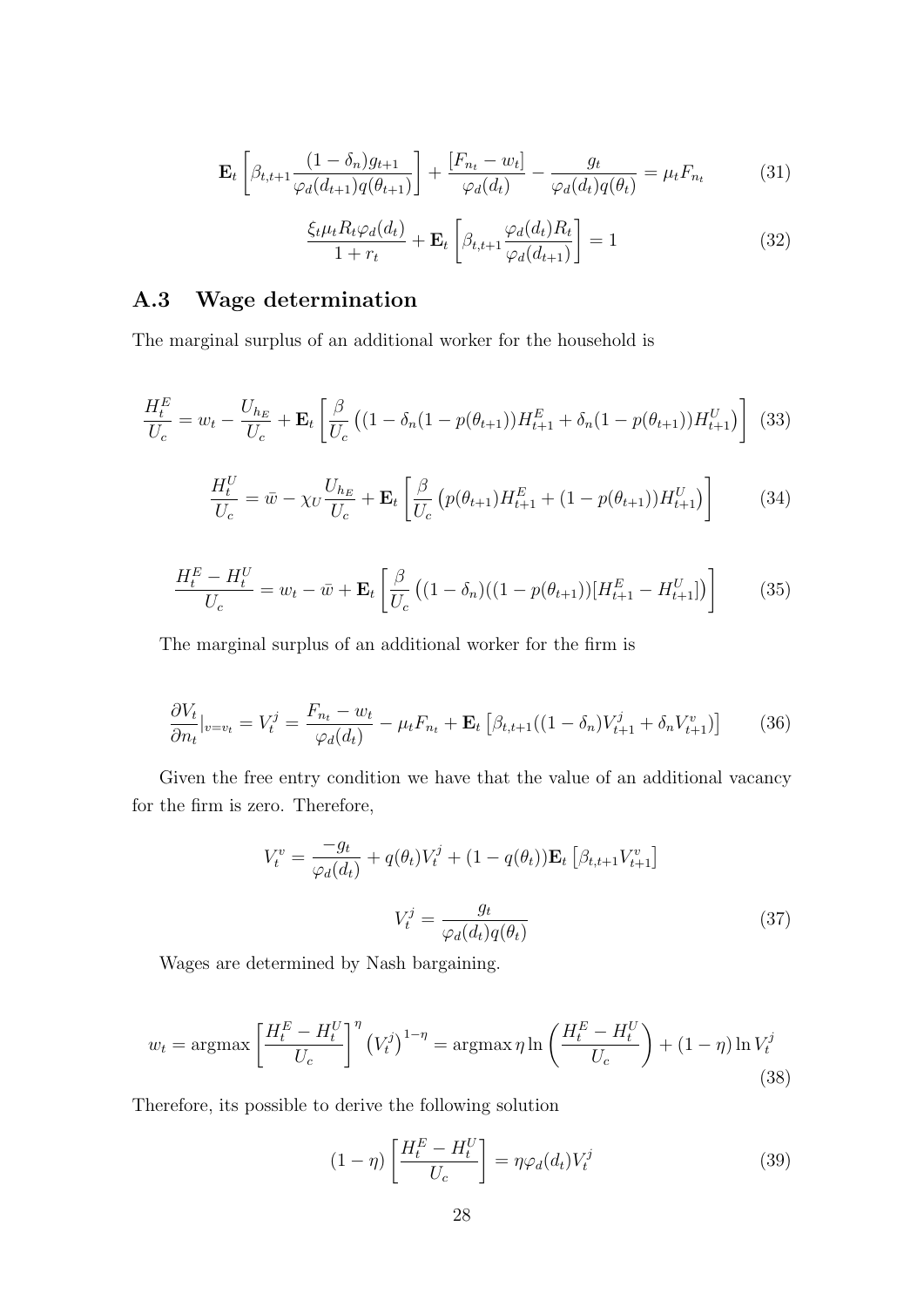Using 35, 37 and 39 it is possible determine the wage equation that has the following form.

$$
w_t = \eta (1 - \mu_t \varphi_d(d_t)) F_{n_t} + (1 - \eta) \bar{w} +
$$
  

$$
\mathbf{E}_t \left[ \beta_{t, t+1} \eta \left( \frac{\varphi_d(d_t)}{\varphi_d(d_{t+1})} - (1 - p(\theta_{t+1})) \right) (1 - \delta_n) \frac{g_{t+1}}{q(\theta_{t+1})} \right]
$$
(40)

## B Appendix: Data description

The data used in the paper were taken from FRED and have the following codes:

|                 | Table 9: Data description                                     |
|-----------------|---------------------------------------------------------------|
| LRUN64TTUSQ156S | Unemployment Rate: Aged 15-64: All Persons for the United     |
|                 | States, Percent, Quarterly, Seasonally Adjusted               |
| <b>JTSJOL</b>   | Job Openings: Total Nonfarm, Level in Thousands,              |
|                 | Quarterly, Seasonally Adjusted                                |
| LREM64TTUSQ156S | Employment Rate: Aged 15-64: All Persons for the United       |
|                 | States, Percent, Quarterly, Seasonally Adjusted               |
| <b>UNEMPLOY</b> | Unemployment Level, Thousands of Persons, Quarterly,          |
|                 | Seasonally Adjusted                                           |
| LRAC64TTUSQ156S | Activity Rate: Aged 15-64: All Persons for the United States, |
|                 | Percent, Quarterly, Seasonally Adjusted                       |
| CES0500000003   | Average Hourly Earnings of All Employees: Total Private,      |
|                 | Dollars per Hour, Quarterly, Seasonally Adjusted              |
| A939RX0Q048SBEA | Real gross domestic product per capita, Chained 2009          |
|                 | Dollars, Quarterly, Seasonally Adjusted Annual Rate           |
| LES1252881600Q  | Employed full time: Median usual weekly real earnings: Wage   |
|                 | and salary workers: 16 years and over, 1982-84 CPI Adjusted   |
|                 | Dollars, Quarterly, Seasonally Adjusted                       |
| <b>DRTSCILM</b> | Net Percentage of Domestic Banks Tightening Standards for     |
|                 | Commercial and Industrial Loans to Large and Middle-Market    |
|                 | Firms, Percent, Quarterly, Not Seasonally Adjusted            |
| GPDI            | Gross Private Domestic Investment, Billions of Dollars,       |
|                 | Quarterly, Seasonally Adjusted Annual Rate                    |

Table 0: Data description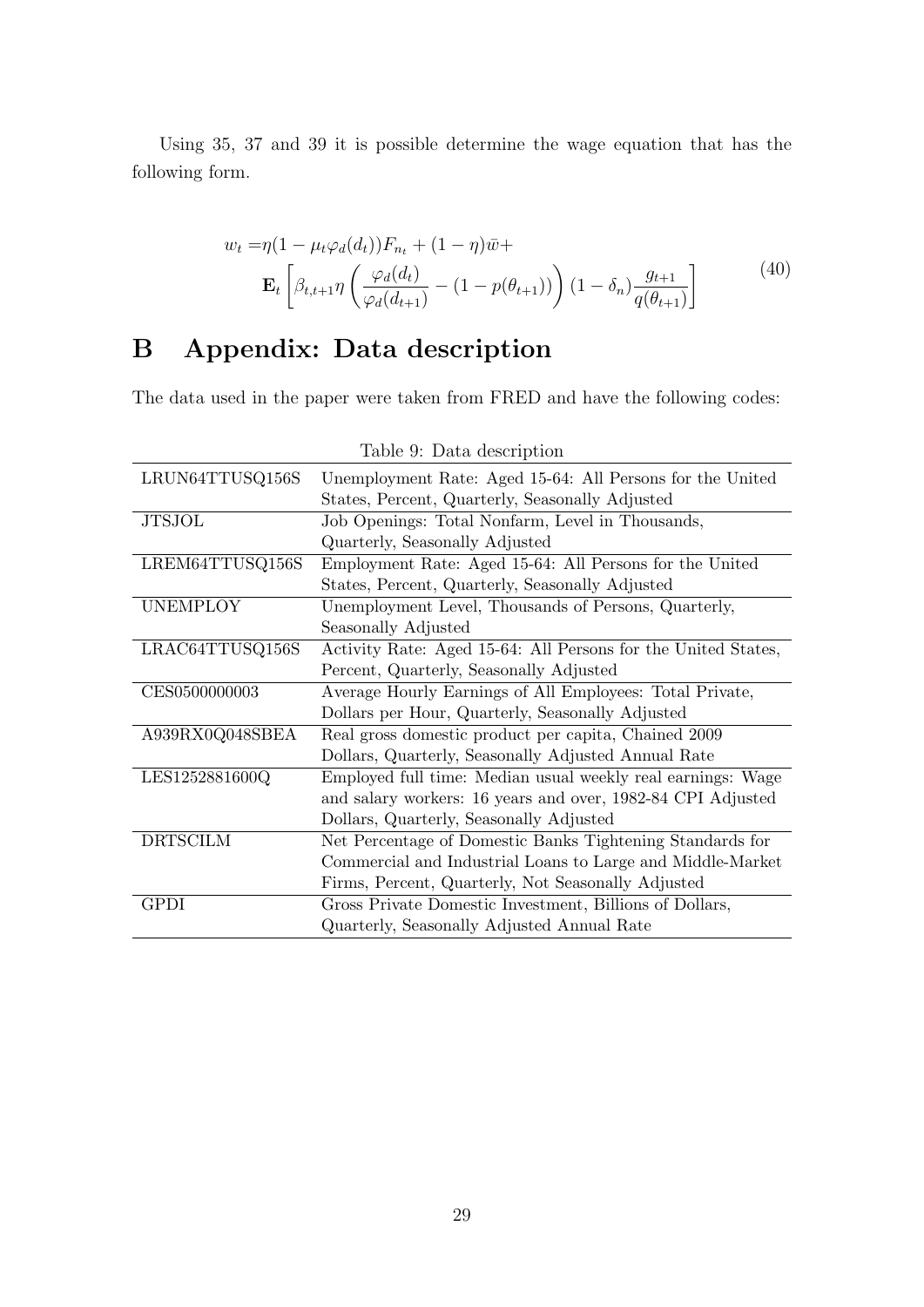## C Appendix: Exogenous labor force



Figure 8: Labor market recovery to a financial shock (Exogenous participation)

|                         | Lable 10. Variance decomposition |                                 |
|-------------------------|----------------------------------|---------------------------------|
|                         |                                  | Variable TFP shock Credit shock |
| Υ                       | 0.8308                           | 0.1692                          |
| $\overline{U}$          | 0.3206                           | 0.6794                          |
| $\overline{\mathbf{V}}$ | 0.3246                           | 0.6754                          |
| $\theta$                | 0.0898                           | 0.9102                          |
| n                       | 0.2297                           | 0.7703                          |
| W                       | 0.5414                           | 0.4586                          |
| $\mathcal{F}$           |                                  |                                 |
|                         | 0.8776                           | 0.1224                          |

Table 10: Variance decomposition